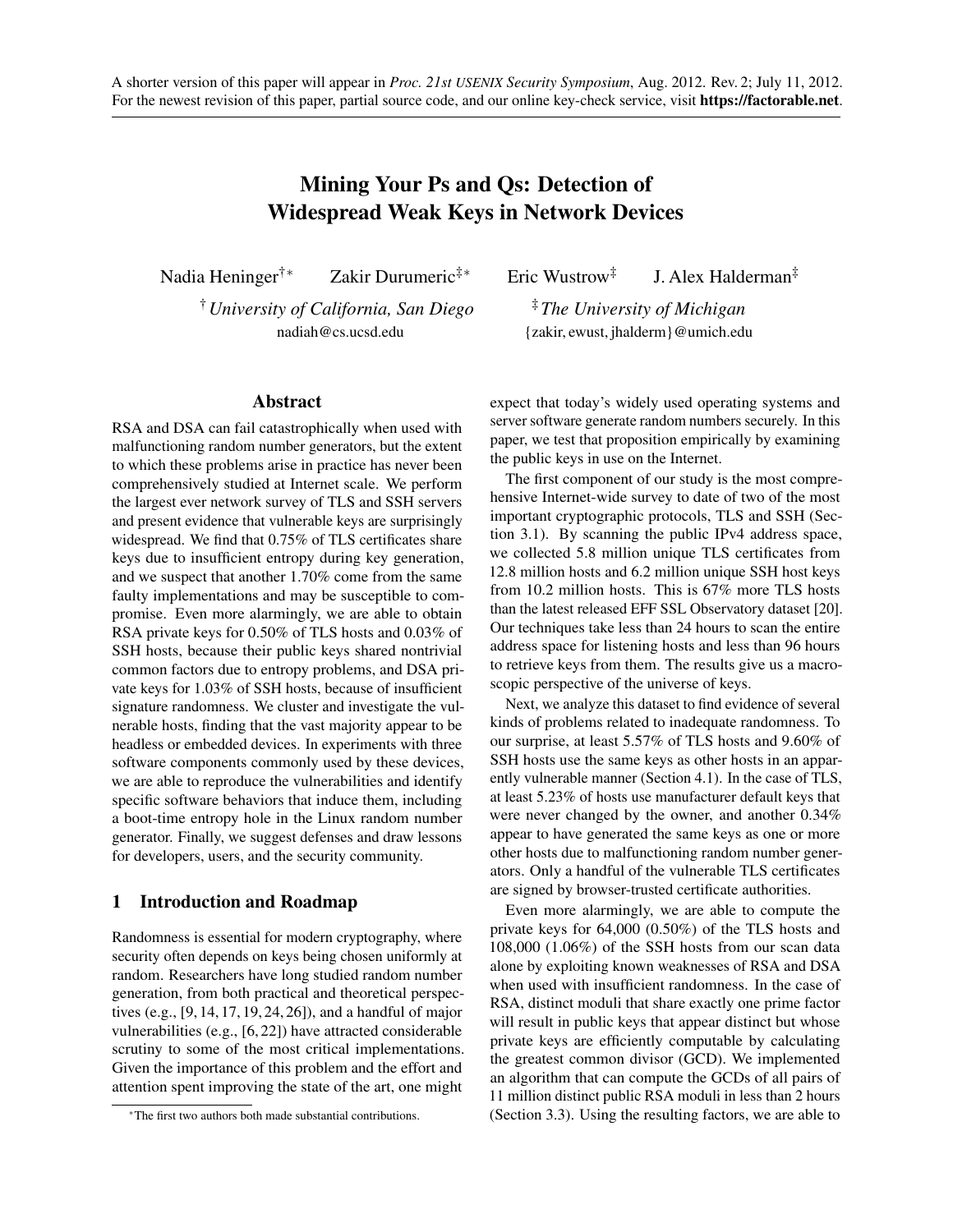obtain the private keys for 0.50% of TLS hosts and 0.03% of SSH hosts (Section [4.2\)](#page-7-0). In the case of DSA, if a DSA key is used to sign two different messages with the same ephemeral key, an attacker can efficiently compute the signer's long-term private key. We find that our SSH scan data contain numerous DSA signatures that used the same ephemeral keys during signing, allowing us to compute the private keys for 1.6% of SSH DSA hosts (Section [4.3\)](#page-8-0).

To understand why these problem are occurring, we manually investigated hundreds of the vulnerable hosts, which were representative of the most commonly repeated keys as well as each of the private keys we obtained (Section [3.2\)](#page-3-0). Nearly all served information identifying them as headless or embedded systems, including routers, server management cards, firewalls, and other network devices. Such devices typically generate keys automatically on first boot, and may have limited entropy sources compared to traditional PCs. Furthermore, when we examined clusters of hosts that shared a key or factor, in nearly all cases these appeared to be linked by a manufacturer or device model. These observations lead us to conclude that the problems are caused by specific defective implementations that generate keys without having collected sufficient entropy. We identified vulnerable devices and software from 54 manufacturers, including some of the largest names in the technology industry, and worked to notify the responsible parties.

In the final component of our study, we experimentally explore the root causes of these vulnerabilities by investigating several of the most common open-source software components from the population of vulnerable devices (Section [5\)](#page-9-0). Based on the devices we identified, it is clear that no one implementation is solely responsible, but we are able to reproduce the vulnerabilities in plausible software configurations. Every software package we examined relies on /dev/urandom to generate cryptographic keys; however, we find that Linux's random number generator (RNG) can exhibit a boot-time entropy hole that causes urandom to produce deterministic output under conditions likely to occur in headless and embedded devices. In experiments with OpenSSL and Dropbear SSH, we show how repeated output from the system RNG can lead not only to repeated long-term keys but also to factorable RSA keys and repeated DSA ephemeral keys due to the behavior of application-specific entropy pools.

Given the diversity of the devices and software implementations involved, mitigating these problems will require action by many different parties. We draw lessons and recommendations for developers of operating systems, cryptographic libraries, and applications, and for device manufacturers, certificate authorities, end users, and the security and cryptography communities (Section [7\)](#page-16-0). We have also created an online key-check service to allow users to test whether their keys are vulnerable (Section [8\)](#page-17-0).

It is natural to wonder whether these results should call into question the security of every RSA or DSA key. Based on our analysis, the margin of safety is slimmer than we might like, but we have no reason to doubt the security of most keys generated interactively by users on traditional PCs. While we took advantage of the details of specific cryptographic algorithms in this paper, we conclude that the blame for these vulnerabilities lies chiefly with the implementations. Ultimately, the results of our study should serve as a wake-up call that secure random number generation continues to be an unsolved problem in important areas of practice.

Online resources For the most recent version of this paper, partial source code, updated advisories, and our online key-check service, visit [https://factorable.net.](https://factorable.net)

# 2 Background

In this section, we review the RSA and DSA public-key cryptosystems and discuss the known weaknesses of each that we used to compromise private keys. We then discuss how an adversary might exploit compromised keys to attack SSH and TLS in practice.

#### <span id="page-1-0"></span>2.1 RSA review

An RSA [\[45\]](#page-20-7) public key consists of two integers: an exponent *e* and a modulus *N*. The exponent can be shared among multiple public keys without compromising security, but the modulus cannot. The modulus *N* is the product of two randomly chosen prime numbers *p* and *q*. The private key is the decryption exponent

$$
d = e^{-1} \bmod (p-1)(q-1).
$$

Anyone who knows the factorization of *N* can efficiently compute the private key for any public key (*e*,*N*) using the preceding equation. When *p* and *q* are unknown, the most efficient known method to calculate the private key is to factor *N* into *p* and *q* and use the above equation to calculate *d* [\[10\]](#page-19-2).

Factorable RSA keys No one has been publicly known to factor a well-generated 1024-bit RSA modulus; the largest known factored modulus is 768 bits, which was announced in December 2009 after a multiyear distributed-computing effort [\[34\]](#page-20-8). In contrast, the greatest common divisor (GCD) of two 1024-bit integers can be computed in microseconds. This asymmetry leads to a well-known vulnerability: if an attacker can find two distinct RSA moduli  $N_1$  and  $N_2$  that share a prime factor *p* but have different second prime factors  $q_1$  and  $q_2$ , then the attacker can easily factor both moduli by computing their GCD,  $p$ , and dividing to find  $q_1$  and  $q_2$ . The attacker can then compute both private keys as explained above.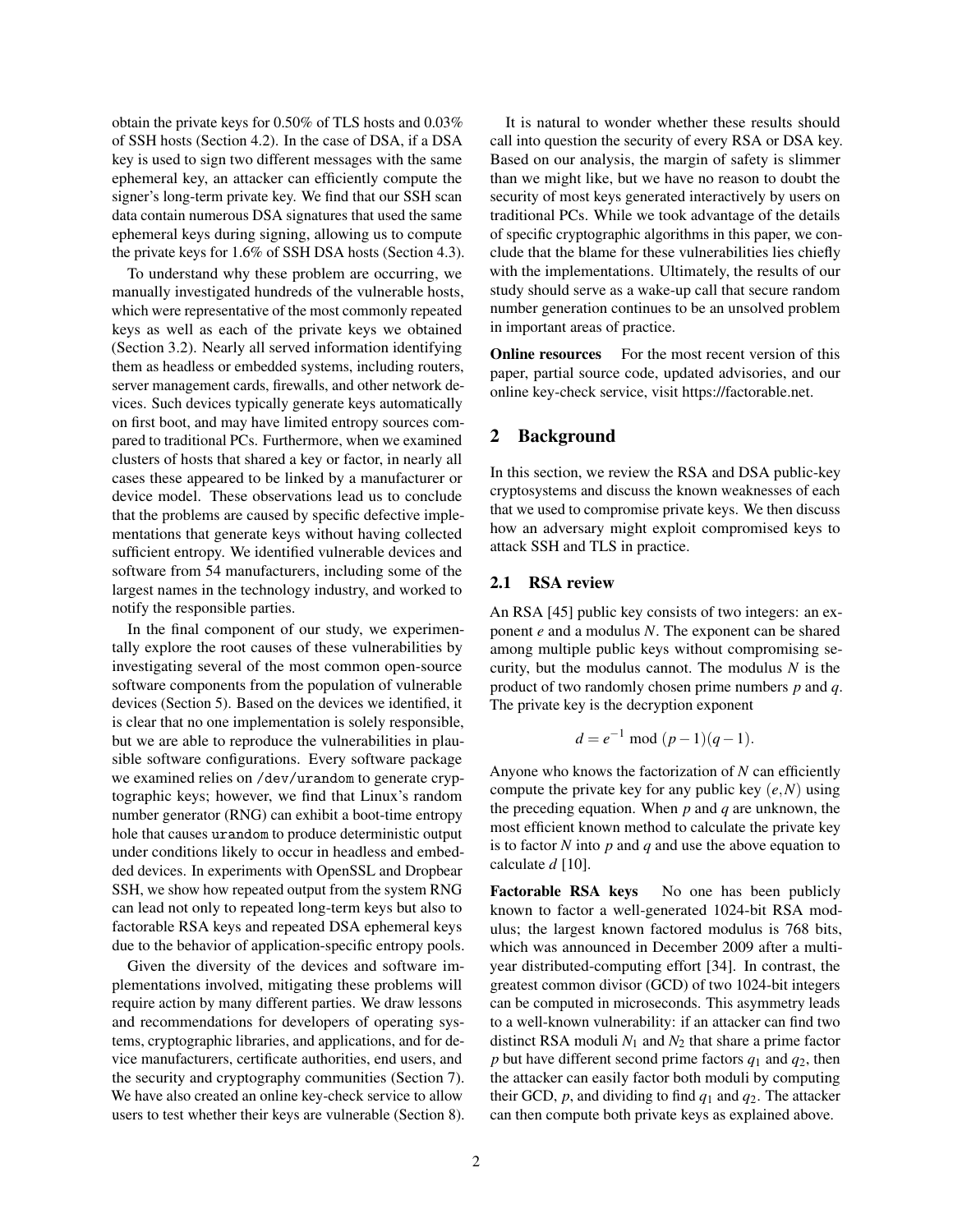# <span id="page-2-2"></span>2.2 DSA review

A DSA [\[38\]](#page-20-9) public key consists of three so-called domain parameters (two prime moduli *p* and *q* and a generator *g* of the subgroup of order *q* mod *p*) and an integer  $y = g^x \mod p$ , where *x* is the private key. The domain parameters may be shared among multiple public keys without compromising security. A DSA signature consists of a pair of integers  $(r, s)$ :  $r = g^k \mod p \mod q$  and  $s = (k^{-1}(H(m) + xr)) \text{ mod } q$ , where *k* is a randomly chosen ephemeral private key and  $H(m)$  is the hash of the message.

Low-entropy DSA signatures DSA is known to fail catastrophically if the ephemeral key *k* used in the signing operation is generated with insufficient entropy [\[5\]](#page-19-3). (Elliptic curve DSA (ECDSA) is similarly vulnerable. [\[12\]](#page-19-4)) If  $k$  is known for a signature  $(r, s)$ , then the private key *x* can be computed from the signature and public key as follows:

$$
x = r^{-1}(ks - H(m)) \bmod q.
$$

If a DSA private key is used to sign two different messages with the same *k*, then an attacker can efficiently compute the value *k* from the public key and signatures and use the above equation to compute the private key  $x$  [\[35\]](#page-20-10). If two messages  $m_1$  and  $m_2$  were signed using the same ephemeral key *k* to obtain signatures  $(r_1, s_1)$  and  $(r_2, s_2)$ , then this will be immediately clear as  $r_1$  and  $r_2$  will be equal. The ephemeral key *k* can be computed as:

$$
k = (H(m_1) - H(m_2))(s_1 - s_2)^{-1} \mod q.
$$

# 2.3 Attack scenarios

The weak key vulnerabilities we describe in this paper can be exploited to compromise two of the most important cryptographic transport protocols used on the Internet, TLS and SSH, both of which commonly use RSA or DSA to authenticate servers to clients.

TLS In TLS [\[18\]](#page-20-11), the server sends its public key in a TLS certificate during the protocol handshake. The key is used either to provide a signature on the handshake (when Diffie-Hellman key exchange is negotiated) or to encrypt session key material chosen by the client (when RSA-encrypted key exchange is negotiated).

If the key exchange is RSA encrypted, a passive eavesdropper with the server's private key can decrypt the message containing the session key material and use it to decrypt the entire session. If the session key is negotiated using Diffie-Hellman key exchange, then a passive attacker will be unable to compromise the session key from just a connection transcript. However, in both cases, an active attacker who can intercept and modify traffic between the client and server can man-in-the-middle the connection in order to decrypt or modify the traffic.

**SSH** In SSH, host keys allow a server to authenticate itself to a client by providing a signature during the protocol handshake. There are two major versions of the protocol. In SSH-1 [\[52\]](#page-20-12), the client encrypts session key material using the server's public key. SSH-2 [\[53\]](#page-20-13) uses a Diffie-Hellman key exchange to establish a session key. The user manually verifies the host key fingerprint the first time she connects to an SSH server. Most clients then store the key locally in a known\_hosts file and automatically trust it for all subsequent connections.

As in TLS, a passive eavesdropper with a server's private key can decrypt an entire SSH-1 session. However, because SSH-2 uses Diffie-Hellman, it is vulnerable only to an active man-in-the-middle attack. In the SSH user authentication protocol, the user-supplied password is sent in plaintext over the encrypted channel. An attacker who knows a server's private key can use the above attacks to learn a user's password and escalate an attack to the system.

# 3 Methodology

In this section, we explain how we performed our Internetwide survey of public keys, how we attributed vulnerable keys to devices, and how we efficiently factored poorly generated RSA keys.

#### <span id="page-2-0"></span>3.1 Internet-wide scanning

We performed our data collection in three phases: discovering IP addresses accepting connections on TCP port 443 (HTTPS) or 22 (SSH); performing a TLS or SSH handshake and storing the presented certificate chain or host key; and parsing the collected certificates and host keys into a relational database. Table [1](#page-3-1) summarizes the results.

Host discovery In the first phase, we scanned the public IPv4 address space to find hosts with port 443 or 22 open. We used the Nmap 5 network exploration tool [\[39\]](#page-20-14) to perform a SYN scan<sup>[1](#page-2-1)</sup>, which involves sending a TCP SYN packet to each candidate host and detecting whether the host responds with a SYN-ACK packet. We chose this scanning method based on its low bandwidth requirements; for the vast majority of hosts (those with the target port closed), at most two packets need to be exchanged. We excluded address ranges reserved for location identification, private use, loopback, link local, multicast, or future use in the IANA IPv4 address space registry [\[32\]](#page-20-15).

<span id="page-2-1"></span><sup>&</sup>lt;sup>1</sup>The Nmap options we used were:  $-sS$  -Pn -n -T5 --min-hostgroup=2000 --max-rtt-timeout=500ms

<sup>--</sup>min-rate=10000 We selected these parameters by choosing the most aggressive parameters that did not cause non-negligible dropoff in response on an EC2 Micro Instance.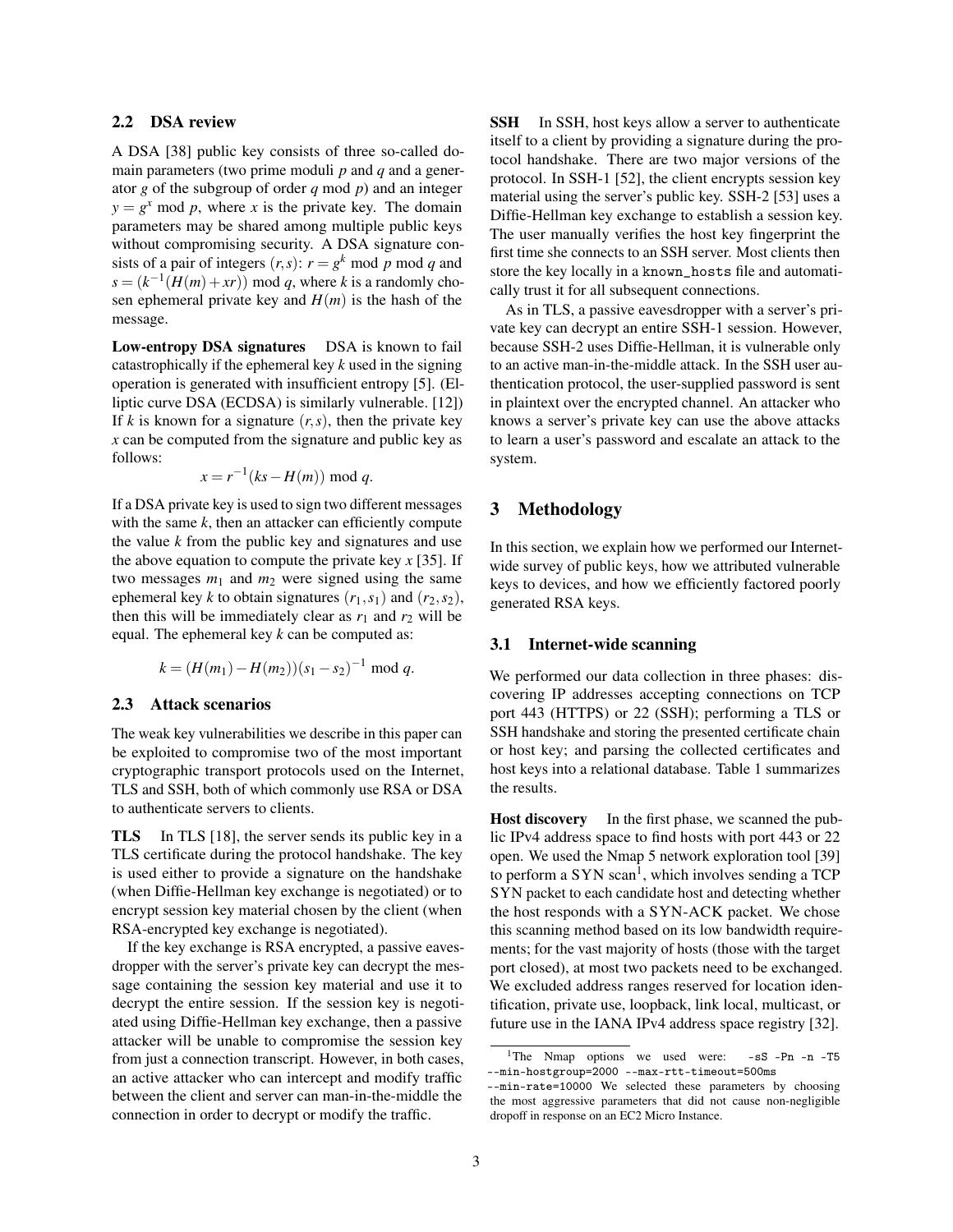<span id="page-3-1"></span>

|                                | <b>SSL Observatory</b><br>(12/2010) | Our TLS scan<br>(10/2011) | Our SSH scans<br>$(2-4/2012)$ |
|--------------------------------|-------------------------------------|---------------------------|-------------------------------|
| Hosts with open port 443 or 22 | $\approx$ 16,200,000                | 28,923,800                | 23, 237, 081                  |
| Completed protocol handshakes  | 7,704,837                           | 12,828,613                | 10,216,363                    |
| Distinct RSA public keys       | 3,933,366                           | 5,656,519                 | 3,821,639                     |
| Distinct DSA public keys       | 1,906                               | 6.241                     | 2,789,662                     |
| Distinct TLS certificates      | 4,021,766                           | 5,847,957                 |                               |
| Trusted by major browsers      | 1,455,391                           | 1,956,267                 |                               |

Table 1: Internet-wide scan results — We exhaustively scanned the public IPv4 address space for TLS and SSH servers listening on ports 443 and 22, respectively. Our results constitute the largest such network survey reported to date. For comparison, we also show statistics for the EFF SSL Observatory's most recent public dataset [\[20\]](#page-20-6).

We executed our first host discovery scan beginning on October 6, 2011 from 25 Amazon EC2 Micro instances spread across five EC2 regions (Virginia, California, Japan, Singapore, and Ireland). The scan ran at an average of 40,566 IPs/second and finished in 25 hours; it found 28,923,800 IPs with port 443 open. We performed a second scan to find SSH hosts, beginning on February 12, 2012; it found 23,237,081 IPs with port 22 open.

Certificate and host-key retrieval In the second phase of the scanning process, we attempted a TLS or SSH protocol handshake with the addresses accepting connections on port 443 or 22 and recorded the TLS certificate or SSH host key presented by the server.

For TLS, we implemented a certificate fetcher in Python using the Twisted event-driven network framework [\[33\]](#page-20-16). We fetched TLS certificates using an EC2 Large instance with five processes each maintaining 800 concurrent connections. We started fetching certificates on October 11, 2011. The fetcher processed a mean of 83 hosts/second and completed in approximately 96 hours. It retrieved certificate chains from 12,828,613 IP addresses (44.4% of hosts listening on port 443). These certificate chains contained 5,656,519 distinct RSA public keys and 6,241 distinct DSA public keys.

To efficiently collect SSH host keys, we implemented a simple SSH client in C, which is able to process upwards of 1200 hosts/second by concurrently performing protocol handshakes using *libevent* [\[40\]](#page-20-17). Our client initiates a normal-looking connection and offers only <code>Diffie-Hellman Group 1</code> key exchange $^2$  $^2$ , and then downloads and stores the host key provided by the server.

Initially, we ran the fetcher from an EC2 Large instance in a run that started on February 12, 2012. This run targeted only RSA-based host keys and returned 3,821,639 distinct keys from 10,216,363 IP addresses (44.0% of hosts listening on port 22). In two later runs, we targeted DSA-based host keys, and rescanned those hosts that had offered DSA keys in the first SSH scan. For these, we also stored the authentication signature provided by the server; we varied the client string to ensure that each signature would be distinct. The first DSA run started on March 26, 2012 from a host at UCSD; it returned 2,091,643 distinct DSA host keys from 4,572,218 IP addresses (51.4% of listening hosts). The second run, from a host at the University of Michigan, started on April 1, 2012; it took 3 hours to complete and returned 2,058,706 distinct DSA host keys from 4,542,707 IP addresses.

TLS certificate processing For TLS, we performed a third processing stage in which we parsed the previously fetched certificate chains and generated a database from the X.509 fields. We implemented a certificate parser in Python and C primarily based on the M2Crypto [\[46\]](#page-20-18) SWIG [\[3\]](#page-19-5) interface to the OpenSSL library [\[16\]](#page-20-19). In total, we found 5,847,957 distinct certificates, of which 1,956,267(33.5%) were browser trusted. We deemed a certificate to be trusted if we could find a chain of trust leading to a root CA trusted by the current version of Firefox, MacOS, OpenSSL, or Windows.

#### <span id="page-3-0"></span>3.2 Identifying vulnerable device models

We attempted to determine what hardware and software generated or served the weak keys we identified using manual detective work. The most straightforward method was based on TLS certificate information—predominately the X.509 *subject* and *issuer* fields. In many cases, the certificate identified a specific manufacturer or device model. Other certificates contained less information; we attempted to identify these devices through Nmap host detection or by inspecting the public contents of HTTPS sites or other IP services hosted on the IP addresses.

When we could identify a pattern in vulnerable TLS certificates that appeared to belong to a device model or product line, we constructed regular expressions to find other similar devices in our scan results. Under the theory that the keys were vulnerable because of a problem with

<span id="page-3-2"></span><sup>&</sup>lt;sup>2</sup>Our SSH client implementation is greatly simplified by only supporting the Diffie-Hellman Group 1 key exchange, which is supported by all SSH servers.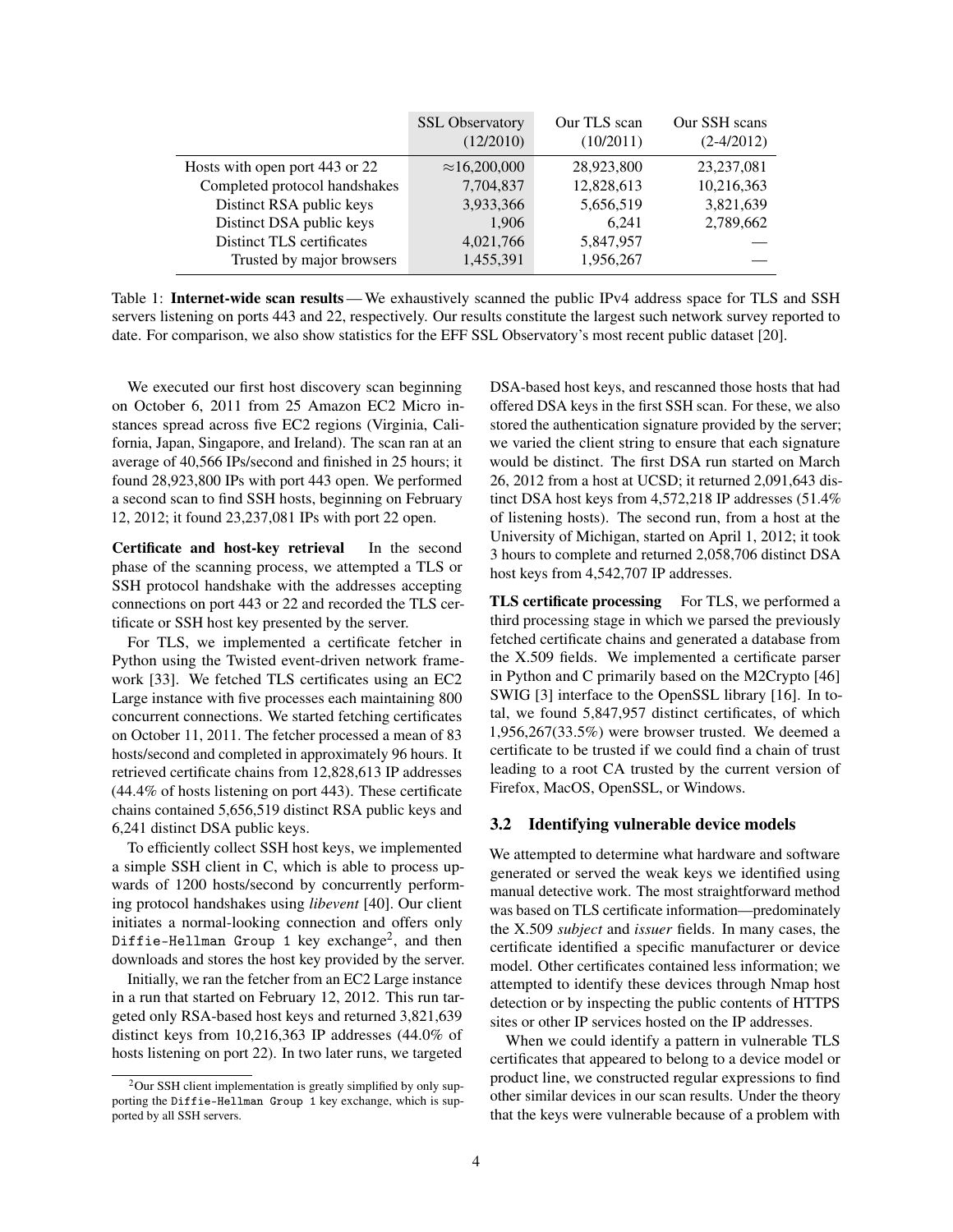the design of the devices (where they were most likely generated), this allows us to estimate the total population of devices that might be potentially vulnerable, beyond those serving immediately compromised keys.

Identifying SSH devices was more problematic, as SSH keys do not include descriptive fields and the server identification string used in the protocol often indicated only a common build of a popular SSH server. We were able to classify many of the vulnerable SSH hosts using a combination of TCP/IP fingerprinting and examination of information served over HTTP and HTTPS.

When we were able to identify a vulnerable device model, we attempted to disclose the problem to the manufacturer. We provided these manufacturers with background on the vulnerabilities, selected vulnerable IP addresses from among the hosts we identified, and suggestions for remedying the problem.

The device names and manufacturers that we report here have been identified with moderate or high confidence given the available information. However, because we do not have physical access to the hosts, we cannot state with certainty that all our identifications are correct.

# <span id="page-4-0"></span>3.3 Efficiently computing all-pairs GCDs

We now describe how we efficiently computed the pairwise GCD of all distinct RSA moduli in our multimillionkey dataset. This allowed us to calculate RSA private keys for 66,540 vulnerable hosts that shared one of their RSA prime factors with another host in our survey.

The fastest known factoring method for general integers is the number field sieve, which has heuristic complexity  $O(2^{n^{1/3}(\log n)^{2/3}})$  for *n*-bit numbers [\[36\]](#page-20-20). With current computing power, factoring any of the 85,988 512-bit RSA public keys detected in our scan is within the reach of a dedicated amateur using existing implementations and common hardware [\[49\]](#page-20-21), but factoring *all of them* would require thousands of years of computation.

In contrast to factoring, the greatest common divisor (GCD) of two integers can be computed very efficiently using Euclid's algorithm, with computational complexity  $O(n^2)$  bits for *n*-bit numbers. Using fast integer arithmetic, the complexity of GCD can be improved to  $O(n(\lg n)^2 \lg \lg n)$  [\[8\]](#page-19-6). Computing the GCD of two 1024-bit RSA moduli using the GMP library [\[23\]](#page-20-22) takes approximately  $15 \mu s$  on a current mid-range computer.

The naïve way to compute the GCDs of every pair of integers in a large set would be to apply a GCD algorithm to each pair individually. There are  $6 \times 10^{13}$  distinct pairs of RSA moduli in our data; at 15 µs per pair, this calculation would take 30 years. We can do much better by using a more efficient algorithm.

To accomplish this, we implemented a quasilinear-time algorithm for factoring a collection of integers into co-

<span id="page-4-1"></span>

Figure 1: Computing all-pairs GCDs efficiently— We computed the GCD of every pair of RSA moduli in our dataset using an algorithm due to Bernstein [\[7\]](#page-19-7): First, compute the product of all moduli using a product tree, then use a remainder tree to reduce the product modulo each input. The final output is the GCD of each input modulus with the product of all the other moduli.

primes, due to Bernstein [\[7\]](#page-19-7). The relevant steps, illustrated in Figure [1,](#page-4-1) are as follows:

<span id="page-4-2"></span>

| <b>Algorithm 1 Quasilinear GCD finding</b>            |
|-------------------------------------------------------|
| <b>Input:</b> $N_1, \ldots, N_m$ RSA moduli           |
| 1: Compute $P = \prod N_i$ using a product tree.      |
| 2: Compute $z_i = (P \mod N_i^2)$ for all i           |
| using a remainder tree.                               |
| <b>Output:</b> $gcd(N_i, z_i/N_i)$ for all <i>i</i> . |

A product tree computes the product of *m* numbers by constructing a binary tree of products. A remainder tree computes the remainder of an integer modulo many integers by successively computing remainders for each node in their product tree. For further discussion, see Bernstein [\[8\]](#page-19-6).

The final output of the algorithm is the GCD of each modulus with the product of all the other moduli. We are interested in the moduli for which this GCD is not 1. However, if a modulus shares both of its prime factors with two other distinct moduli, then the GCD will be the modulus itself rather than one of its prime factors therefore providing us no immediate factorization. This occurred in a handful of instances in our dataset; we factored these moduli using the naïve quadratic algorithm for pairwise GCDs.

Using fast integer arithmetic algorithms, multiplication and modular reduction on *n*-bit integers can be done in time  $O(n \lg n \lg \lg n)$ , and GCDs in time  $n(\lg n)^2 \lg \lg n$  [\[8\]](#page-19-6). Thus, the asymptotic running time of Algorithm [1](#page-4-2) on *m*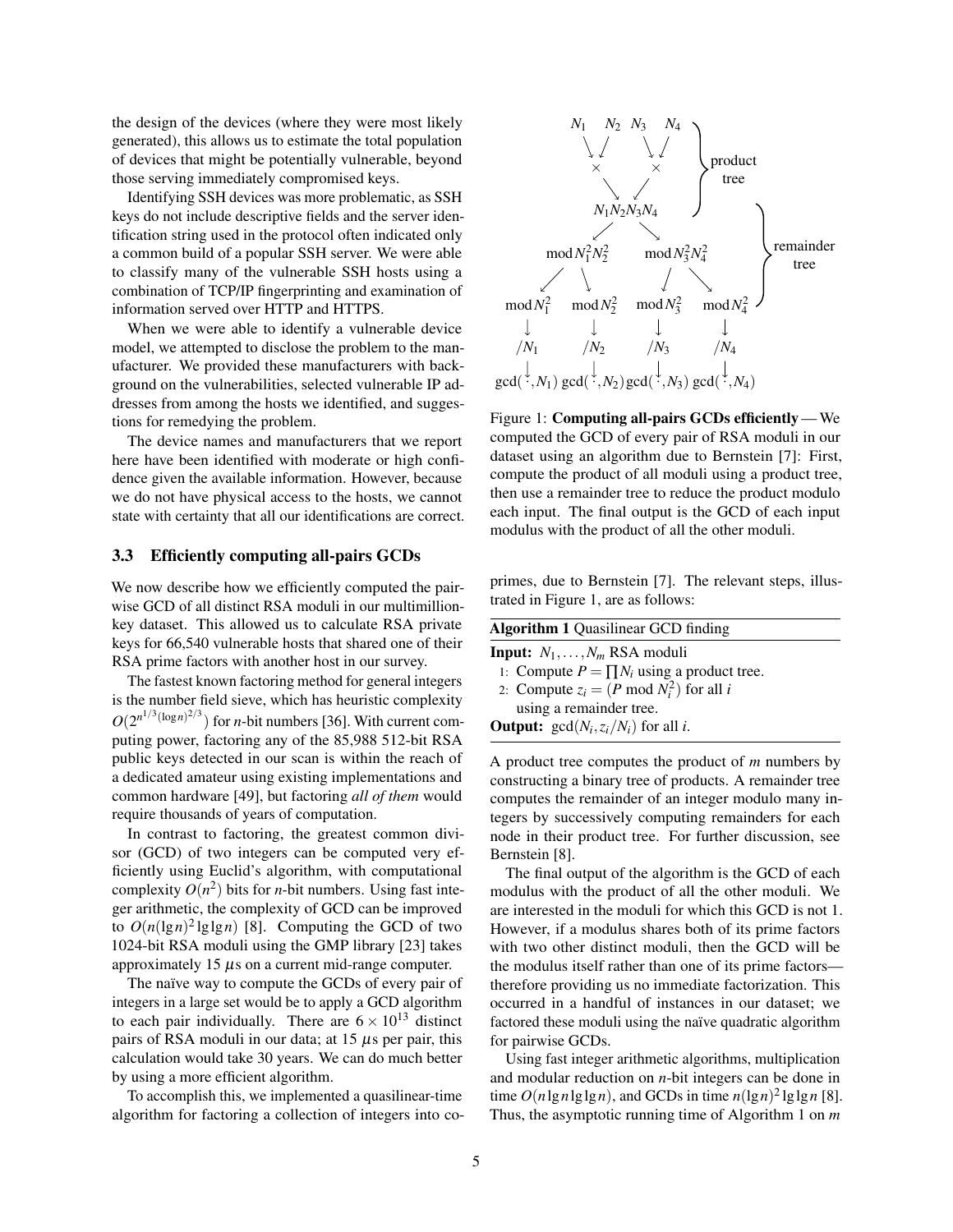<span id="page-5-1"></span>

|                                            | <b>Our TLS Scan</b>  |             |                           | <b>Our SSH Scans</b> |
|--------------------------------------------|----------------------|-------------|---------------------------|----------------------|
| Number of live hosts                       | 12,828,613 (100.00%) |             | $10,216,363$ $(100.00\%)$ |                      |
| using repeated keys                        | 7,770,232            | $(60.50\%)$ | 6,642,222                 | $(65.00\%)$          |
| using vulnerable repeated keys             | 714,243              | $(5.57\%)$  | 981,166                   | $(9.60\%)$           |
| using default certificates or default keys | 670,391              | $(5.23\%)$  |                           |                      |
| using low-entropy repeated keys            | 43,852               | $(0.34\%)$  |                           |                      |
| using RSA keys we could factor             | 64,081               | $(0.50\%)$  | 2.459                     | $(0.03\%)$           |
| using DSA keys we could compromise         |                      |             | 105,728                   | $(1.03\%)$           |
| using Debian weak keys                     | 4.147                | $(0.03\%)$  | 53.141                    | $(0.52\%)$           |
| using $512$ -bit RSA keys                  | 123,038              | $(0.96\%)$  | 8.459                     | $(0.08\%)$           |
| identified as a vulnerable device model    | 985,031              | $(7.68\%)$  | 1,070,522                 | $(10.48\%)$          |
| model using low-entropy repeated keys      | 314,640              | $(2.45\%)$  |                           |                      |

Table 2: **Summary of vulnerabilities**— We analyzed our TLS and SSH scan results to measure the population of hosts exhibiting several entropy-related vulnerabilities. These include use of repeated keys, use of RSA keys that were factorable due to repeated primes, and use of DSA keys that were compromised by repeated signature randomness. Under the theory that vulnerable repeated keys were generated by embedded or headless devices with defective designs, we also report the number of hosts that we identified as these device models. Many of these hosts may be at risk even though we did not specifically observe repeats of their keys.

*n*-bit integers would be  $O(mn \lg m \lg(mn) \lg \lg(mn))$  for the product and remainder trees and  $O(mn(\lg n)^2 \lg \lg n)$ to compute the GCDs.

We implemented the algorithm in C using the GMP library [\[23\]](#page-20-22) for the arithmetic operations and ran it on the 11,170,883 distinct RSA moduli from our TLS and SSH datasets and the EFF SSL Observatory [\[20\]](#page-20-6) dataset. Our product tree had 24 levels, each of which was about 2 GB in size. In addition, GMP allocates a large amount of scratch memory during the calculations—around 30 GB for our dataset. Due to memory limitations, we wrote each level to disk. We found that the product of all of the moduli was too large for GMP's raw-integer I/O format, which cannot process numbers larger than  $2^{31}$  bytes. We patched the library to remove this limitation.

The entire computation finished in 5.5 hours using a single core on a machine with a 3.30 GHz Intel Core i5 processor and 32 GB of RAM. The remainder tree took approximately ten times as long to process as the product tree. Parallelized across sixteen cores on an EC2 Cluster Compute Eight Extra Large Instance with 60.5 GB of RAM and using EBS-backed storage for scratch data, the same computation took 1.3 hours at a cost of about \$5.

# 4 Vulnerabilities

We analyzed the data from our TLS and SSH scans and identified several patterns of vulnerability that would have been difficult to detect without a macroscopic view of the Internet. This section discusses the details of these problems, as summarized in Table [2.](#page-5-1)

#### <span id="page-5-0"></span>4.1 Repeated keys

We found that 7,770,232 of the TLS hosts (61%) and 6,642,222 of the SSH hosts (65%) served the same key as another host in our scans. To understand why, we clustered certificates and host keys that shared the same public key and manually inspected representatives of the largest clusters. In all but a few cases, the TLS certificate subjects, SSH version strings, or WHOIS information were identical within a cluster, or pointed to a single manufacturer or organization. This sometimes suggested an explanation for the shared keys.

Not all of the repeated keys were due to vulnerabilities. For instance, many of the most commonly repeated keys appeared in shared hosting situations. Six of the ten most common DSA host keys and three of the ten most common RSA host keys were served by large hosting providers (see Figure [2\)](#page-6-0). Another frequent reason for repeated keys was distinct TLS certificates all belonging to the same organization. For example, TLS hosts at google.com, appspot.com, and doubleclick.net all served distinct certificates with the same public key. We excluded these cases and attributed remaining clusters of shared keys to several classes of problems.

Default keys A common reason for hosts to share the same key that we *do* consider a vulnerability is manufacturer-default keys. These are preconfigured in the firmware of many devices, such that every device of a given model shares the same key pair unless the user changes it. The private keys to these devices may be accessible through reverse engineering, and published databases of default keys such as littleblackbox [\[28\]](#page-20-23) contain private keys for thousands of firmware releases.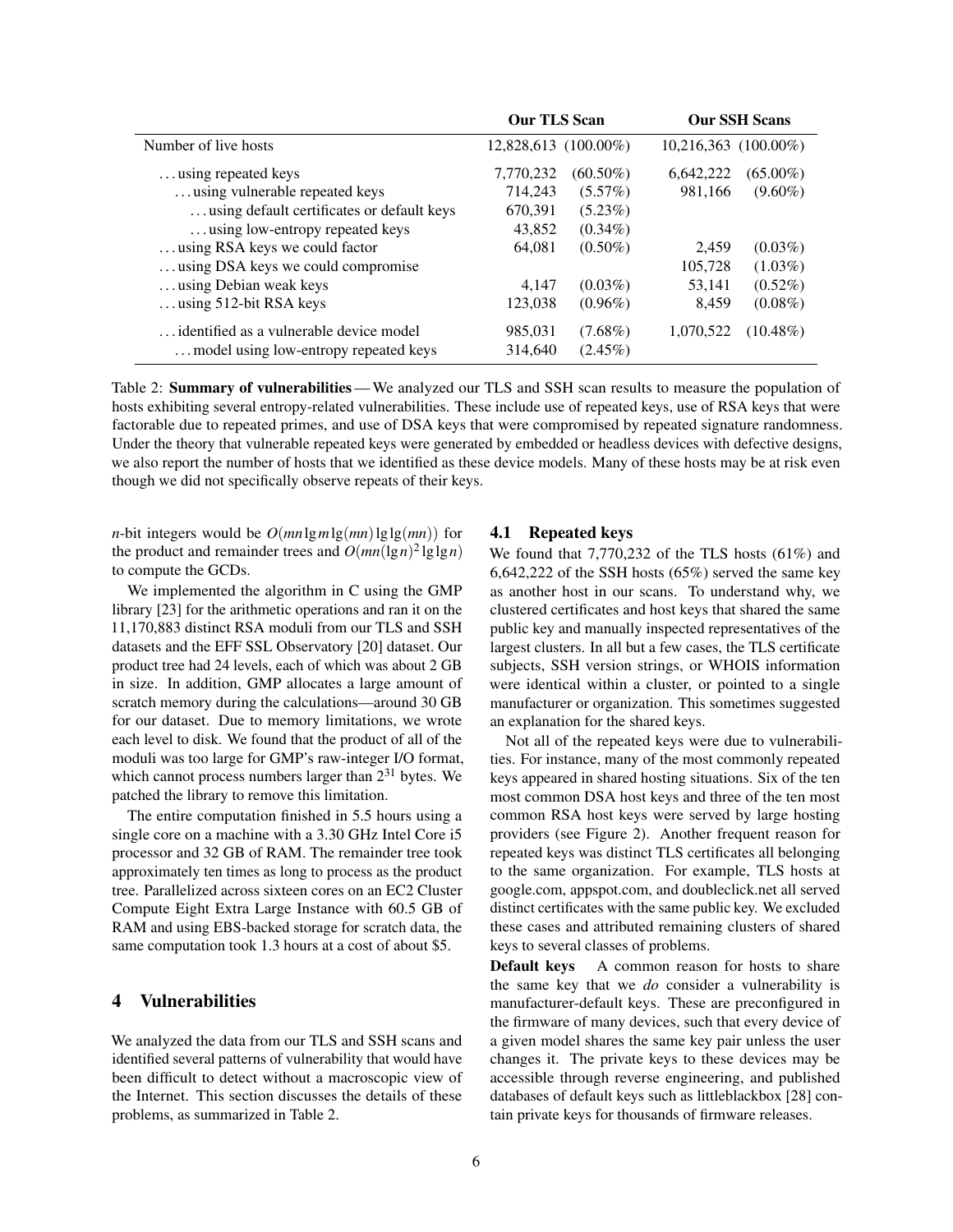<span id="page-6-0"></span>

Figure 2: **Commonly repeated SSH keys** — We investigated the 50 most repeated SSH host keys for both RSA and DSA. Nearly all of the repeats appeared to be due either to hosting providers using a single key on many IP addresses or to devices that used a default key or generated keys using insufficient entropy. Note log scale.

At least 670,391 (5.23%) of the TLS hosts appeared to serve manufacturer-default certificates or keys. We identified 57 distinct TLS certificates from the littleblackbox 0.1.3 database, revealing private keys for 23,476 (0.18%) of the TLS hosts. We were able to identify 170 additional default certificates by manually inspecting the 654 self-signed certificates that appeared on more than 250 IP addresses. (Most browser-trusted certificates that were served on multiple IP addresses appeared to be legitimate HTTPS sites served from multiple web servers.) We classified a certificate as a manufacturer default if nearly all the devices of a given model used identical certificates, or if the certificate was labeled as a default certificate. Our manually identified manufacturer-default certificates were served by another 618,014 (4.82%) of the TLS hosts.

The most common default certificate that we could ascribe to a particular device belonged to a model of consumer router. Our scan uncovered 90,779 instances of this device model sharing a single certificate. We also found a variety of enterprise products serving default keys, including server management devices, network storage devices, routers, remote access devices, and VoIP devices.

At least another 85,046 TLS hosts (0.66%) served default Apache certificates (sometimes referred to as snake-oil certificates, because they often include the CN www.snakeoil.dom); we identified 832 distinct snakeoil certificates that were served on more than one host, as many Linux distributions ship distinct default certificates. We did not count these among the vulnerable manufacturer-default keys. However, we also found 58 non-default certificates that shared an RSA modulus with one of these snake-oil certificates, including 22 that had been signed by browser-trusted CAs. In these cases, it is possible that organizations generated certificates with their own information but included the default public key shipped with Apache into their own certificate, rather than generating a new private key.

We observed a similar phenomenon with default TLS keys served by Citrix remote access servers: we found 1584 apparently unrelated Citrix hosts serving distinct certificates (including 16 signed by trusted CAs) that shared keys with default certificates. The signed certificates belonged to entities including Fortune 500 companies, insurance providers, law firms, a major public transit authority, and the U.S. Navy. These organizations may be authenticating or encrypting remote-access service communication using these duplicate keys.

For most of the repeated SSH keys, the lack of uniquely identifying host information prevents us from distinguishing default keys from keys generated with insufficient entropy, so we address these together in the next section.

Repeated keys due to low entropy Another common reason that hosts share the same key appears to be entropy problems during key generation. In these instances, when we investigated a key cluster, we would typically see thousands of hosts across many address ranges, and, when we checked the keys corresponding to other instances of the same model of device, we would see a long-tailed distribution in their frequencies. Intuitively, this type of distribution suggests that the key generation process may be using insufficient entropy, with distinct keys due to relatively rare events. For TLS, our investigations began with the keys that occurred in at least 100 distinct selfsigned certificates. For SSH, we started from the 50 most commonly repeated keys for each of RSA (appearing on more than 8000 hosts) and DSA (appearing on more than 4000 hosts).

With this process, we identified 43,852 TLS hosts (0.34%) that served repeated keys due apparently to low entropy during key generation. The repeated keys included 208 distinct TLS RSA keys. 27,545 certificates (98%) containing these repeated keys were self-signed; all 577 CA-signed certificates identified Iomega StorCenter network storage devices. For most SSH hosts we were un-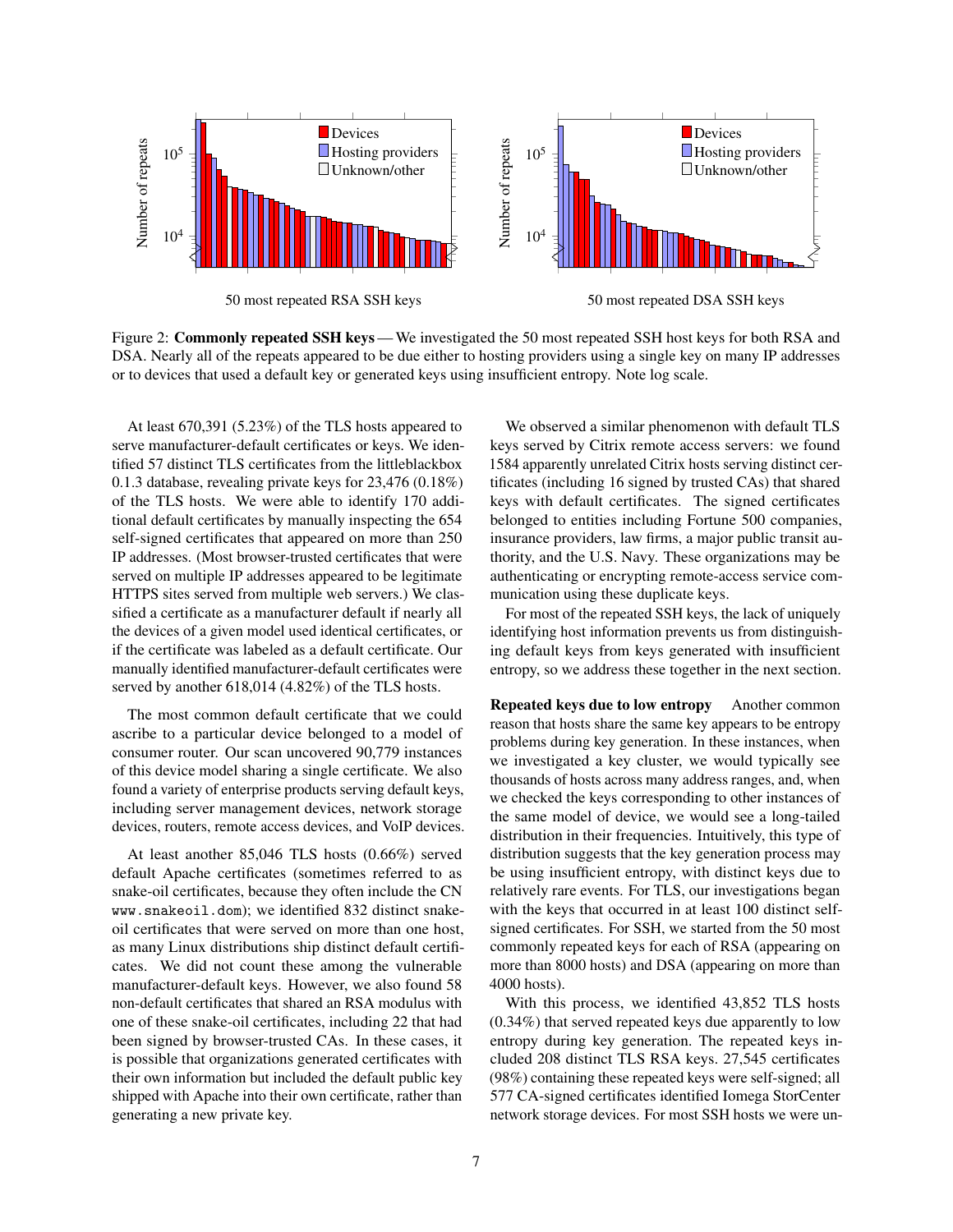<span id="page-7-1"></span>

(a) Primes generated by Juniper network security devices (b) Primes generated by IBM remote management cards

Figure 3: Visualizing RSA common factors— Different implementations displayed different patterns of vulnerable keys. These plots depict the distribution of vulnerable keys divisible by common factors generated by two different device models. Each column represents a collection of RSA moduli divisible by a single prime factor *p*. The color and internal rectangles show, for each *p*, the frequencies of each distinct prime factor *q*. The Juniper device (*left*; note log-log scale) follows a long-tailed distribution that is typical of many of the devices we identified. In contrast, the IBM remote access device (*right*) was unique among those we observed in that it generates RSA moduli roughly uniformly distributed among nine distinct prime factors.

able to distinguish between default keys and keys repeated due to entropy problems, but 981,166 of the SSH hosts (9.60%) served keys repeated for one of these reasons. Our TLS and SSH datasets contained two RSA keys in common; one was served from the same host on both TLS and SSH, and the other was served by TLS and SSH on distinct and seemingly unrelated hosts.

We used the techniques described in Section [3.2](#page-3-0) to identify apparently vulnerable devices from 27 manufacturers. These include enterprise-grade routers from Cisco; server management cards from Dell, Hewlett-Packard, and IBM; VPN devices; building security systems; network attached storage devices; and several kinds of consumer routers and VoIP products.

Given cryptographic key sizes, we would not expect to see devices generate a single duplicated key for the population sizes we examined if the keys were generated with sufficient entropy. Therefore, duplicated keys are a red flag that calls the security of the device's key generation process into question, and all keys generated with the same model device should be considered suspect. For 14 of the TLS devices generating repeated keys, we were able to infer a fingerprint for the device model and estimate the total population of the device in our scan. The prevalence of duplicated keys varied greatly for different device models, from as low as 0.2% in the case of one router to 98% for one thin client. The total population of these identified, potentially vulnerable TLS devices was 314,640 hosts, which represents 2.45% of the TLS hosts in our scan.

In the above analyses, we excluded repeated keys that were due to the infamous Debian weak-key vulnerability [\[6,](#page-19-1) [51\]](#page-20-24). 4,147 (0.03%) of the hosts in our TLS dataset served certificates with Debian weak keys. 17 of the 2,904 vulnerable certificates were signed by browser-trusted authorities and 11 were signed after the vulnerability was announced in August 2008. 31,111 (0.34%) of the RSA SSH hosts and 22,030 (0.34%) of the DSA SSH hosts served Debian weak keys. The most commonly repeated weak key appeared on 3,422 SSH RSA hosts and 2,357 SSH DSA hosts. The most repeated Debian weak key in a TLS certificate occurred in 1,115 distinct certificates; the next most common keys appeared in 4 and 2 certificates.

## <span id="page-7-0"></span>4.2 Factorable RSA keys

A second way that entropy problems might manifest themselves during key generation is if an RSA modulus shares one of its prime factors *p* or *q* with another key. As explained in Section [2.1,](#page-1-0) finding such a pair immediately allows an adversary to efficiently factor both moduli and obtain their respective private keys. In order to find such keys, we computed the GCD of all pairs of distinct RSA moduli by applying the algorithm described in Section [3.3](#page-4-0) to a combined dataset consisting of the keys in our TLS and SSH scans and the EFF SSL Observatory data. Running the algorithm on the combined datasets allowed us to factor more keys than performing the computation separately for each, since with a larger collection of inputs the algorithm has a larger factor base to use on each key.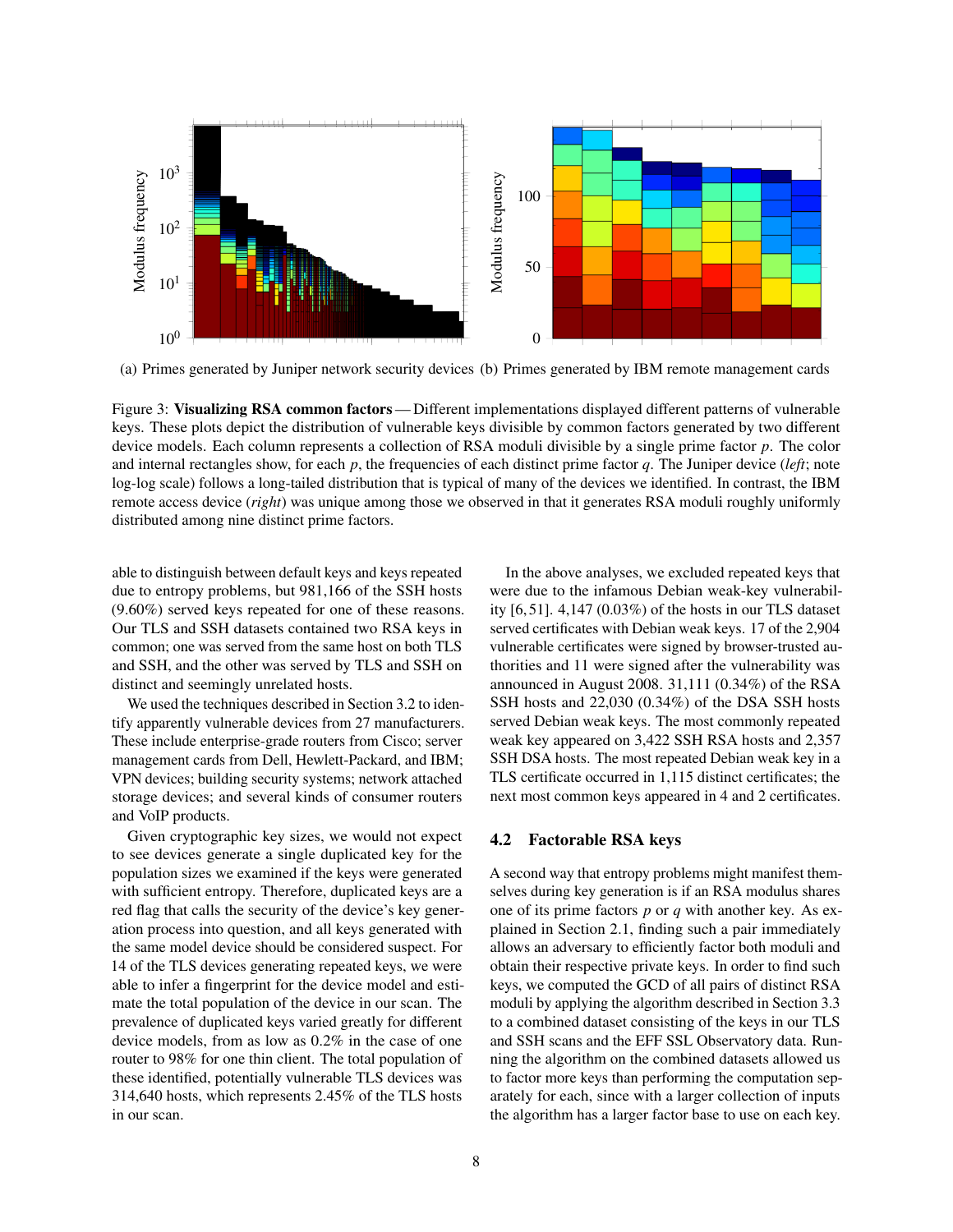The 11,170,883 distinct RSA moduli yielded 2,314 distinct prime divisors, which divided 16,717 distinct public keys. This allowed us to obtain private keys for 23,576 (0.40%) of the TLS certificates in our scan data, which were served on 64,081 (0.50%) of the TLS hosts, and 1,013 (0.02%) of the RSA SSH host keys, which were served on 2,459 (0.027%) of the RSA SSH hosts.

The vast majority of the vulnerable keys appeared to be system-generated certificates and SSH host keys used by routers, firewalls, remote administration cards, and other types of headless or embedded network devices. Only two of the factorable TLS certificates had been signed by a browser trusted authority and both have expired. Some devices generated factorable keys both for TLS and SSH, and a handful of devices shared common factors across SSH and TLS keys.

We classified these factorable keys in a similar manner to the repeated keys. We clustered the factorable certificates and host keys together by prime divisor. We found that, in all but a small number of cases, the TLS certificates and SSH host keys divisible by a common factor all belonged to a particular manufacturer, which we were able to identify in most cases using the techniques described in Section [3.2.](#page-3-0) We then grouped these clusters by manufacturer and compared them to other certificates and host keys from the same device model.

We identified devices from 41 manufacturers in this way, which constituted 99% of the hosts that generated RSA keys we could factor. The devices range from 100% (576 of 576 devices) vulnerable to 0.01% vulnerable (2 out of 10,932). As with repeated keys, we would not expect to see well-generated cofactorable keys; any device model observed generating factorable keys should be treated as potentially vulnerable.

The majority of the devices serving factorable keys were Juniper Networks Branch SRX devices. $3$  We identified 46,993 of these devices in our dataset, and we factored the keys for 12,688 (27%) of them. Of these keys, 7,510 (59%) share a single common divisor. The distribution of factors among its moduli is shown in Figure [3a](#page-7-1).

The most remarkable devices were IBM Remote Server Administration cards and BladeCenter Management Modules, which displayed a distribution of factors unlike any of the other vulnerable devices we found. There were only 9 distinct prime factors that had been used to generate the keys for 576 devices. Each device's key was the product of two different primes from this list. The 36 possible moduli that could be generated with this process were roughly uniformly distributed, as shown in Figure [3b](#page-7-1). In addition, this was the only device we observed to generate RSA moduli where *both* prime factors were shared with other keys.

<span id="page-8-1"></span>

<span id="page-8-3"></span>

Figure 4: Vulnerable DSA keys for one SSH device— We identified 18,684 SSH DSA keys that appeared to have been generated by Gigaset DSL routers, of which 16,575 were repeated at least once. Shown in red in this log-log plot are 12,378 keys further compromised due to repeated DSA signature values. The more commonly repeated DSA keys were more likely to be compromised by repeated signatures, as they are more likely to have collisions between hosts in subsequent scans.

Several of the prime factors of the vulnerable keys displayed evidence of further entropy problems during key generation. Some shared an improbably large number of most significant bits in common—86 Sentry devices had common divisors sharing 160 out of 512 bits and two 2wire devices had a pair of common divisors with their 85 most significant bits in common. Alarmingly, we observed several prime factors of SSH host keys that were almost all zero bytes, with only the first two and last three bytes set, but we could not identify the device models. In addition to signaling that the primes themselves were generated with insufficient entropy, these constitute a separate, serious vulnerability, as it is possible to efficiently factor an RSA modulus if a large enough fraction of the bits of one of its factors is known [\[15\]](#page-20-25) or shared with another modulus [\[41\]](#page-20-26).

Approximately 12 of the SSH RSA keys were divisible by many small prime factors. Based on unlikely bit patterns in the keys, we hypothesize that these cases were due to memory corruption on the devices rather than broken primality testing.[4](#page-8-2)

# <span id="page-8-0"></span>4.3 DSA signature weaknesses

The third class of entropy-related vulnerability that we searched for was repeated ephemeral keys in DSA signatures. As explained in Section [2.2,](#page-2-2) if a DSA key is used to sign two different messages using the same ephemeral

<span id="page-8-2"></span><sup>4</sup>The EFF SSL Observatory data contains several keys divisible by many small prime factors, but we determined that those were due to data corruption during scanning, as none of the cases was repeatable when the hosts were rescanned.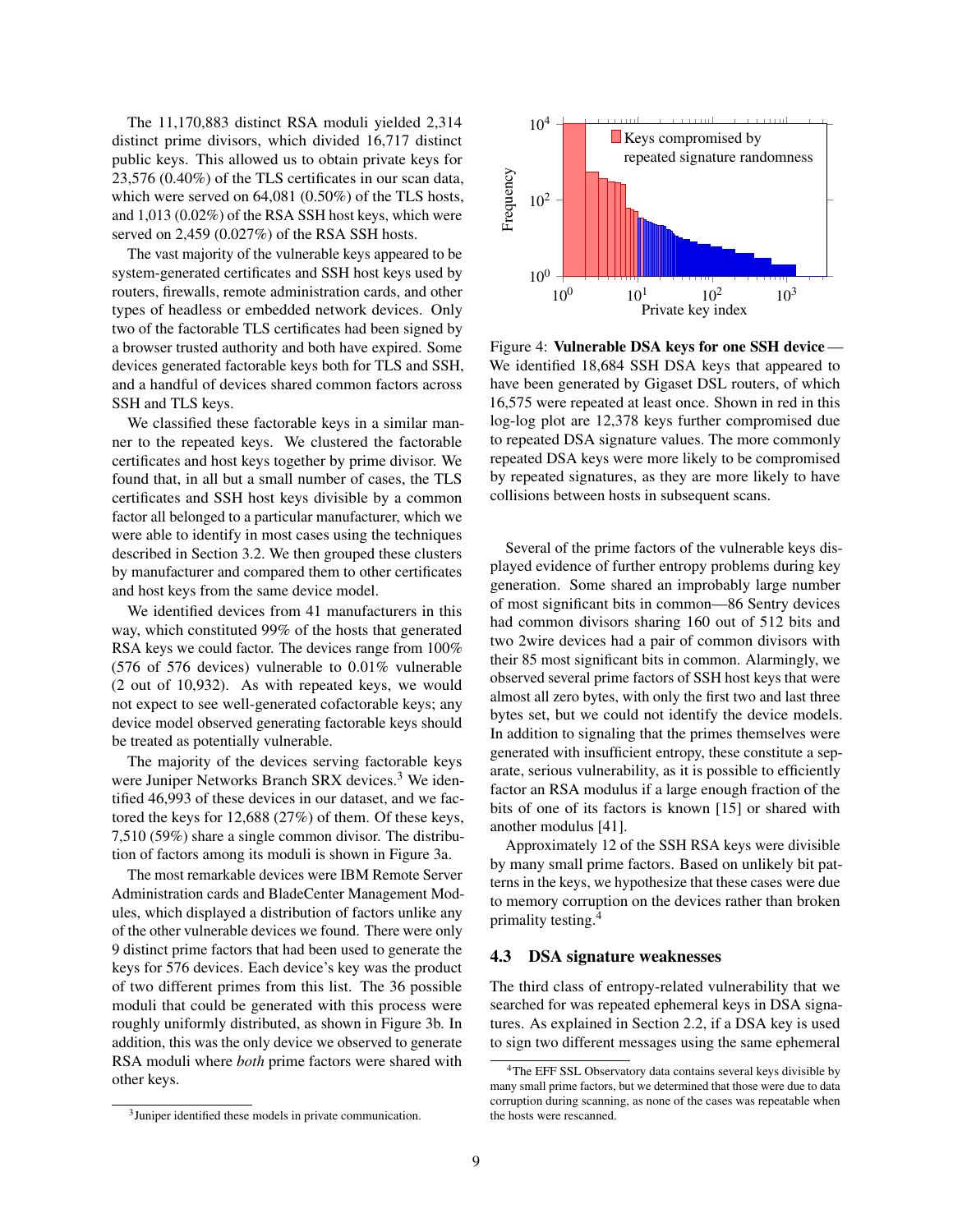key, then the long-term private key is immediately computable from the public key and the signatures. The presence of this vulnerability indicates entropy problems at later phases of operation, after initial key generation. We searched for signatures from identical keys containing repeated *r* values. Then we used the method in Section [2.2](#page-2-2) to compute the corresponding private keys.

Our combined SSH DSA scans collected 9,114,925 signatures (in most cases, two from each SSH host serving a DSA-based key) of which 4,365 (0.05%) contained the same *r* value as at least one other signature. 4,094 of these signatures (94%) used the same *r* value and the same public key. This allowed us to compute the 281 distinct private keys used to generate these signatures. These compromised keys were served by 105,728 (1.6%) of the SSH DSA hosts in our combined scans.

We clustered the vulnerable signatures by *r* values and manufacturer. 2,026 (46%) of the colliding *r* values appeared to have been generated by Gigaset SX762 consumer-grade DSL routers and revealed private keys for 17,349 (66%) of the 26,374 hosts we identified as this device model (see Figure [4\)](#page-8-3). Another 934 signature collisions appeared to be from ADTran Total Access businessgrade phone/network routers and revealed private keys for 62,807 (73%) out of 86,301 such hosts. Several vulnerable device models, including the IBM RSA II remote administration cards, also generated factorable RSA keys.

In addition to device randomness issues, we also discovered compromised keys due to flawed software implementations of DSA running on general-purpose servers. For example, hosts using the Java SSH Maverick library always used the same *r* value for every DSA signature.

We did not collect DSA handshake signatures during our TLS scan, but we did check the 6,107 DSA signatures that were applied to TLS certificates by signature authorities or self-signing. We found no repeated DSA public keys or signature ephemeral keys in this limited sample.

While we collected multiple signatures from some SSH hosts, 3,917 (89.7%) out of 4,365 of the collisions were from *different* hosts that had generated the same longterm key and also used the same ephemeral key during the key exchange protocol. This problem compounds the danger of the repeated key vulnerability: a single signature collision between any pair of hosts sharing the same key at any point during runtime reveals the private key for every host using that key. In our dataset we observed tens of thousands of hosts using the same public key. While a single host may never repeat an ephemeral key, two hosts sharing a private key can put each others' keys at risk.

We note that any estimation of vulnerability based on our data is an extreme lower bound, as we gathered at most two signatures from each host in our scans. It is likely that many more private keys would be revealed if we collected additional signatures.

# <span id="page-9-0"></span>5 Experimental Investigation

Based on the results the previous section, we conjectured that the problems we observed were an implementational phenomenon. To more deeply understand the causes, we augmented our data analysis with experimental investigation of specific implementations. While there are many independently vulnerable implementations, we chose to examine three open-source cryptographic software components that appeared frequently in the vulnerable populations.

#### <span id="page-9-1"></span>5.1 Weak entropy and the Linux RNG

We conjectured that the cause for many of the entropy problems we observed began with insufficient randomness provided by the operating system. This led us to take an in-depth look at the Linux random number generator (RNG). We note that not every vulnerable key was generated on Linux; we also observed vulnerable keys on FreeBSD and Windows systems, and similar vulnerabilities to those we describe here have been reported with BSD's arc4random [\[50\]](#page-20-27).

The Linux RNG maintains three entropy pools, each with an associated counter that estimates how much fresh entropy it has available. The RNG provides a function to mix data into the pool (using a twisted generalized feedback shift register) and to extract entropy from a pool (by hashing the pool contents, mixing the hash back into the pool, then hashing the hash again). Fresh entropy from unpredictable kernel sources is periodically mixed into the *Input pool*. When processes read from /dev/random, the kernel extracts the requested amount of entropy from the Input pool and mixes it into the *Blocking pool*, then extracts bytes from the Blocking pool to return to the process. If the Input pool does not contain enough entropy to satisfy the request, the read blocks until additional entropy becomes available. Similarly, when processes read from /dev/urandom, the kernel attempts to transfer the requested amount of entropy from the Input pool to the *Nonblocking pool*. In this case, the read will be satisfied immediately using the contents of the Nonblocking pool, even if the Input pool entropy is depleted.

Entropy sources We experimented with the Linux 2.6.35 kernel to exhaustively determine the sources of entropy used by the RNG. To do this, we traced through the kernel source code and systematically disabled entropy sources until the RNG output was repeatable. All of the entropy sources we found are greatly weakened under certain operating conditions.

When the kernel starts, the buffers that contain the pools are deliberately left uninitialized and may contain data left over from the previous boot; however, their contents will be predictable if the system has been pow-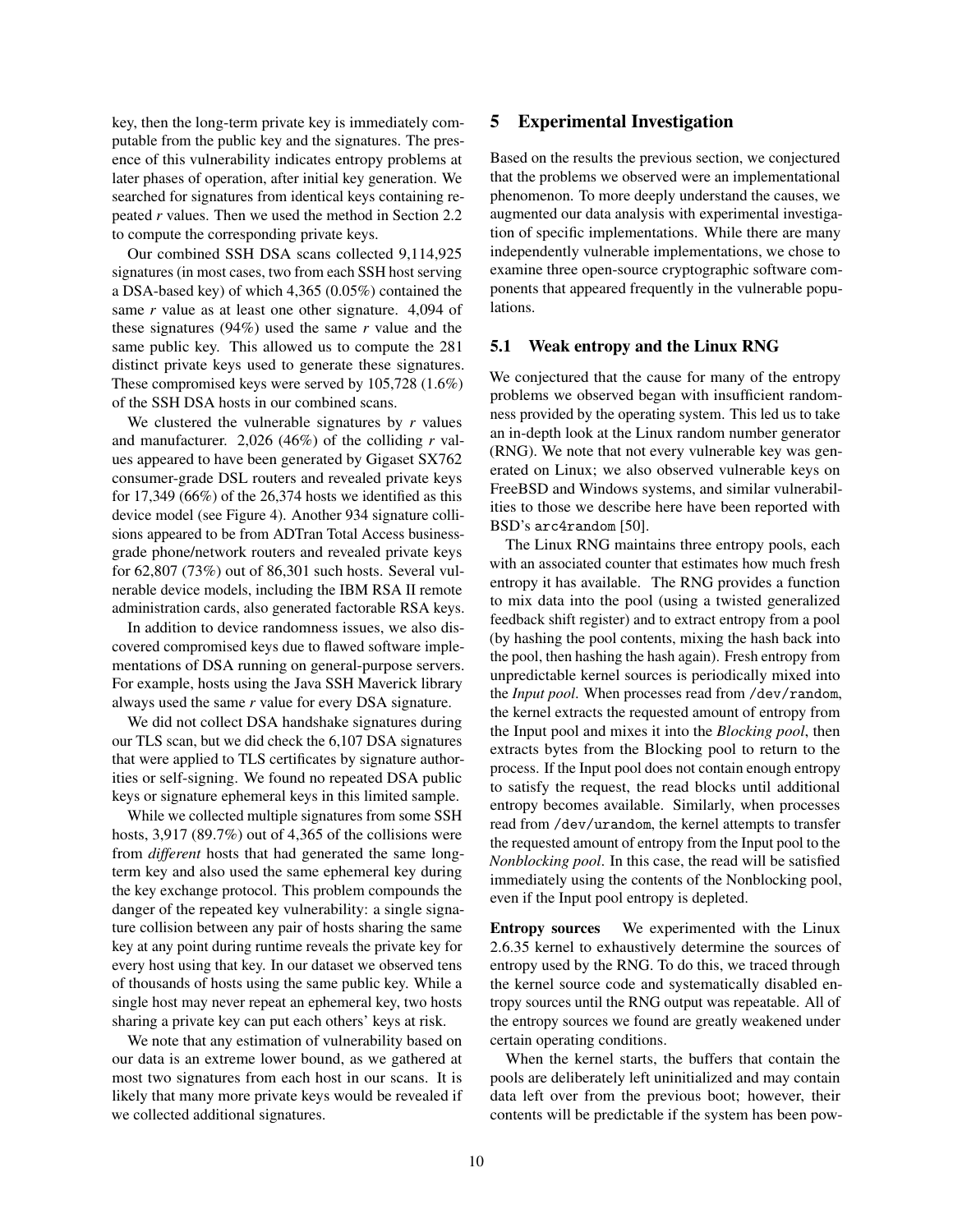<span id="page-10-0"></span>

Figure 5: Linux urandom boot-time entropy hole — We instrumented an Ubuntu Server 10.04 system to record its estimate of the entropy contained in the Input entropy pool during a typical boot. Linux does not mix Input pool entropy into the Nonblocking pool that supplies /dev/urandom until the Input pool exceeds a threshold of 192 bits (blue horizontal line), which occurs here at 66 seconds post-boot. For comparison, we show the cumulative number of bytes generated from the Nonblocking entropy pool; the vertical red line marks the time when OpenSSH seeds its internal PRNG by reading from urandom, *well before* this facility is ready for secure use.

ered off long enough for memory to return to its ground state [\[27\]](#page-20-28) or in systems with ECC RAM, which is zeroized on startup. The startup clock time, in nanosecond resolution, is also mixed in, but this value provides little entropy in systems that do not have a working real-time clock or on the first boot in systems where the real-time clock value is set at zero during manufacturing. It may also be predictable based on system uptime, which is visible to remote attackers via TCP timestamps.

Entropy from the timing of human input events and disk access is also mixed into the Input pool whenever these events occur. However, human input entropy is not available on unattended systems. Disk timings are only available relatively late in the kernel boot process, after disks have been initialized, and they are not available in embedded devices that lack traditional disk storage.

In addition, typical Linux distributions save entropy across boots by copying bytes from urandom to a local file on shutdown and reading them into the Blocking and Nonblocking pools at startup. However, this file is not present on the first system boot, and it will not be available until after the filesystem has been mounted.

The final and most interesting entropy source was one that we have not seen documented elsewhere. Whenever the kernel extracts entropy from a pool, it hashes the pool contents and then mixes part of the result back into the pool. The developers chose not to put a lock around this entire procedure, and, as a result, if two threads extract entropy concurrently, the pool contents may change anywhere in the middle of the hash computation. With eight physical threads, we observed on average approximately 100 instances of re-entrant entropy extraction from the Nonblocking pool during startup, mainly from entropy

consumption within the kernel. There was a high degree of variation to the exact timing of these calls, resulting in the introduction of significant (but uncredited) entropy to the pool. Reentrant calls dropped to almost zero when we forced the kernel to use only one physical thread (with the maxcpus=0 flag), and we did not observe any entropy being induced.

Surprisingly, modern Linux systems no longer collect entropy from IRQ timings. The Linux kernel maintainers deprecated the use of this source in 2009 by removing the IRQF\_SAMPLE\_RANDOM flag, apparently to prevent events controlled or observable by an attacker from contributing to the entropy pools. Although mailing list discussions suggest the intent to replace it with new collection mechanisms tailored to each interrupt-driven source [\[21\]](#page-20-29), as of Linux 3.4.2 no such functions have been added to the kernel. The removal of IRQs as an entropy source has likely exacerbated RNG problems in headless and embedded devices, which often lack human input devices, disks, and multiple cores. If they do, the only source of entropy—if there are any at all—may be the time of boot.

Experiment To test whether Linux's /dev/urandom can produce repeatable output in conditions resembling the initial boot of a headless or embedded networked device, we modified the 2.6.35 kernel to add instrumentation to the RNG and disable certain entropy sources: (1) we zeroized the entropy pools during initialization to simulate a cold boot with constant memory state; (2) we used a fixed time value instead of the actual realtime clock value to simulate a machine without a working clock; (3) we limited the kernel to one physical thread to simulate a low-end CPU.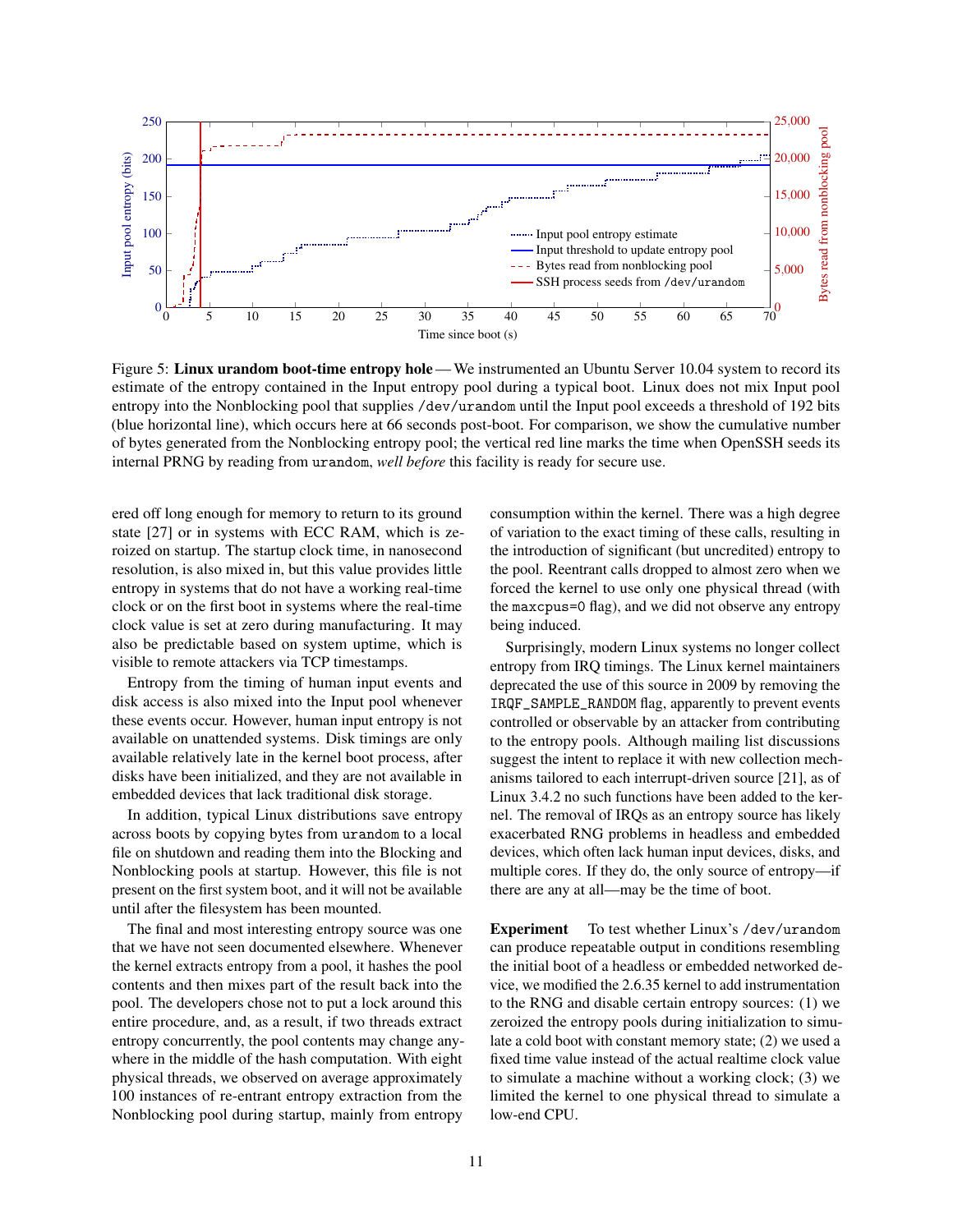We experimented with this kernel on a Dell Optiplex 980 system using a fresh installation of Ubuntu server 10.04.4. The machine was configured with a Core i7 CPU, 4 GB RAM, a 32 GB SSD, and a USB keyboard. It was attached to a university office LAN and obtained an IP address using DHCP. With this configuration, we performed 1,000 unattended boots. Each time, we read 32 bytes from urandom at the point in the initialization process where the SSH server would normally start. Under these conditions, we found that the output of /dev/urandom was entirely predictable and repeatable.

The kernel maintains a reserve threshold for the Input pool, and no data is copied into the Nonblocking pool until the Input pool has been credited with at least that much entropy (192 bits, for our kernel). Figure [5](#page-10-0) shows the cumulative amount of entropy credited to the Input pool during a typical bootup from our tests. (Note that none of the entropy sources we disabled would have resulted in more entropy being *credited* to the pool.) The credited entropy does not cross this reserve threshold until more than a minute after boot, well after the SSH server and other startup processes have launched. Although Ubuntu tries to restore entropy saved during the last shutdown, this happens slightly *after* the point when sshd first reads from urandom.

With no entropic inputs, urandom produces a deterministic output stream.We did observe variation due to nondeterministic behavior at boot that influences exactly how much data has been read from the stream at the point that the SSH server starts; for instance, other startup processes launched concurrently with the server may also be vying to read from the device. Figure [6](#page-11-0) shows where in the predictable urandom stream the SSH server read. We saw 27 different outputs during the 1,000 boots; the most frequent occurred 23.7% of the time.

Boot-time entropy hole The entropy sources we disabled would likely be missing in some headless and embedded systems, particularly on first boot. This means that there is a window of vulnerability—a boot-time entropy hole—during which Linux's urandom may be entirely predictable, at least for single-core systems. If processes generate long-term cryptographic keys with entropy gathered during this window, those keys are likely to be vulnerable. The risk is particularly high for unattended systems that ship with preconfigured operating systems and generate SSH or TLS keys the first time the respective daemons start during the initial boot. Likewise, if processes maintain their own entropy pools which are seeded from urandom during this window and then maintained without the addition of further system entropy, any cryptographic randomness extracted from those pools is likely to be vulnerable.

On stock Ubuntu systems, these risks are somewhat mitigated: TLS keys must be generated manually, and

<span id="page-11-0"></span>

Figure 6: Predictable output from urandom— When we disabled entropy sources that might be unavailable on a headless or embedded device, the Linux RNG produced the same predictable stream on every boot. The only variation we observed over 1,000 boots was the *position* in the stream where sshd read from urandom.

OpenSSH host keys are generated during package installation, which is likely to be late in the install process, giving the system time to collect sufficient entropy. However, on the Fedora, Red Hat Enterprise Linux (RHEL), and CentOS Linux distributions, OpenSSH is installed by default, and host keys are generated on first boot. We experimented further with RHEL 5 and 6 to determine whether host keys on these systems might be compromised, and observed that sufficient entropy had been collected at the time of key generation (due to greater disk activity than with Ubuntu Server) by a slim margin. We believe that most server systems running these distributions are safe, particularly since they likely have multiple cores and gather additional entropy from physical concurrency. However, it is possible that other distributions and customized installations do not collect sufficient entropy on startup and generate weak keys on first boot.

#### 5.2 Factorable RSA keys and OpenSSL

One interesting question raised by our vulnerability results is why factorable RSA keys occur at all. A naïve implementation of RSA key generation would simply seed a PRNG from the operating system's entropy pool and then use it to generate *p* and *q*. In this approach, we would expect to see duplicate keys if the OS provided the same seed, but factorable keys would be extremely unlikely. What we see instead is that some devices seem prone to generating keys with common factors. Another curious feature is that although some of the most common prime factors divided hundreds of different moduli, in nearly all of these cases the second prime factor did not divide any other keys.

One explanation for this pattern is that implementations updated their entropy pools in the middle of key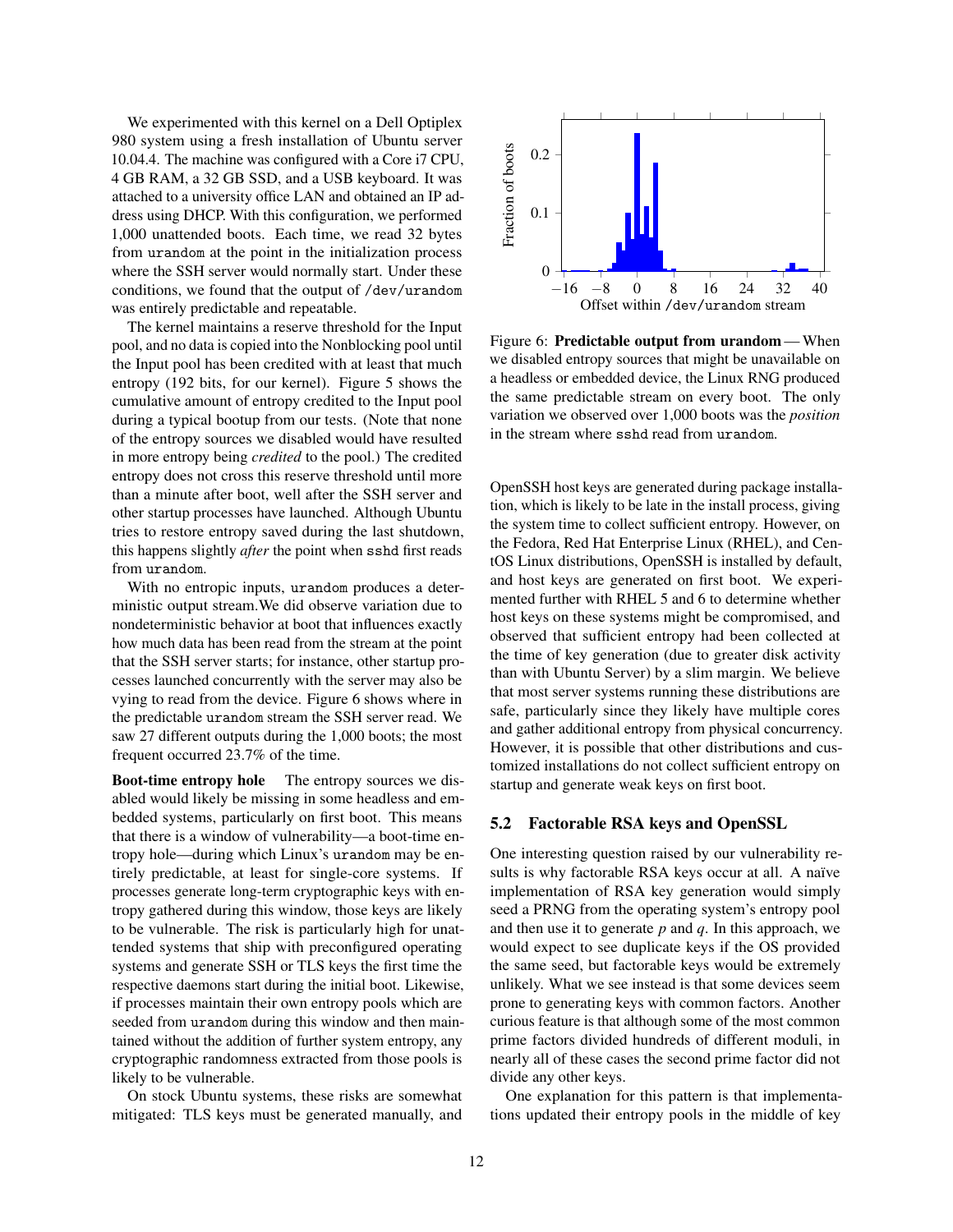<span id="page-12-0"></span>

Figure 7: Calls to bnrand() during key generation-Every time OpenSSL extracts randomness from its internal entropy pool using bnrand(), it mixes the current time in seconds into the pool. This histogram shows the number of calls for 100,000 1024-bit RSA key generation operations. Both the average and the variance are relatively high due to the probabilistic procedure used to generate primes.

generation. In this case, the entropy pool states might be identical as distinct key generation processes generate the first prime *p* and diverge while generating the second prime *q*.

In order to explore this theory, we studied the source code of OpenSSL [\[16\]](#page-20-19), one of the most widely used opensource cryptographic libraries. OpenSSL is not the only software library responsible for the problems we observed, but we chose to examine it because the source code is freely available and because of its popularity. SSH version strings identified OpenSSH (which uses OpenSSL's key generation libraries) for 75% of SSH hosts and 93% of SSH hosts with factored RSA keys. For TLS, OpenSSL was identified in the nsComments field of a certificate for 0.6% of TLS hosts and 0.6% of TLS hosts with factored RSA keys. Mironov [\[42\]](#page-20-30) observes that OpenSSL's prime generation code contains tests to generate "safe" primes (those for which  $p-1$  has no small factors) and that this unusual property for prime factors can be used to identify implementations that use this code. We found that 3,861 of the 16,717 factored moduli (23%) satisfied this property, suggesting that 46 of the 54 device clusters of factorable keys we identified use OpenSSL or similar code for generating "safe" primes.

OpenSSL RSA key generation OpenSSL's built-in RSA key generator relies on an internal entropy pool maintained by OpenSSL. The entropy pool is seeded on first use with (on Linux) 32 bytes read from /dev/urandom, the process ID, user ID, and the current time in seconds. OpenSSL provides a function named bnrand() to generate cryptographically-sized integers from the entropy pool, which, on each call, mixes into the entropy pool

the current time in seconds, the process ID, and the possibly uninitialized contents of a destination buffer. Note that, in identically configured systems, the only inputs to the entropy pool that should be expected to diverge are urandom, the time the pool is seeded, and the time of each bnrand() call.

The RSA key generation algorithm generates the primes *p* and *q* using a randomized algorithm. It selects a random integer using bnrand() and uses trial division to search for a candidate prime within a range. Once a candidate prime is found, it is passed through several rounds of the Miller-Rabin primality test, each of which also queries bnrand() to generate randomness. If the primality test fails, the above process is repeated with a new random integer until a likely prime is found.

During this process, OpenSSL extracts entropy from the entropy pool dozens to hundreds of times, as shown in Figure [7.](#page-12-0) Since we observed many keys with one prime factor in common, we can conjecture that multiple systems are starting with urandom and the time in the same state and that the entropy pool states diverge due to the addition of time during intermediate steps of the key generation process.

We hypothesized that, even when two executions begin with identical inputs to the entropy pool and identical clocks, the key generation process is hypersensitive to small variations in where the *boundary between seconds* falls. Slight variations in execution speed might cause the wall clock tick to fall between different calls to bnrand(), resulting in different execution paths. This can result in several different behaviors, with three simple cases:

If the second never changes while computing *p* and *q*, every execution will generate identical keys.

If the clock ticks while generating *p*, both *p* and *q* diverge, yielding distinct keys with no shared factors.

If instead the clock advances to the next second during the generation of the second prime  $q$ , then two executions will

generate identical primes *p* but can generate distinct primes *q* based on exactly when the second changes.

| ι. |     |
|----|-----|
|    | t+1 |

Experiment To test our hypothesis, we modified OpenSSL 1.0.0g to control all the entropy inputs used during key generation, generated a large number of RSA keys, and determined how many were identical or factorable. We set the process ID, user ID, and uninitialized input buffer to constant values and modified the time() function to simulate the process starting at a configurable time  $t_0$ . Our experimental machine was a Dell Optiplex 980 with a 2.80 GHz Core i7 processor running Ubuntu Server 10.04.4. For  $t_0 \in \{0, 0.01, \ldots, 1.10\}$  we generated 100 1024-bit RSA keys using each of 40 different hard-



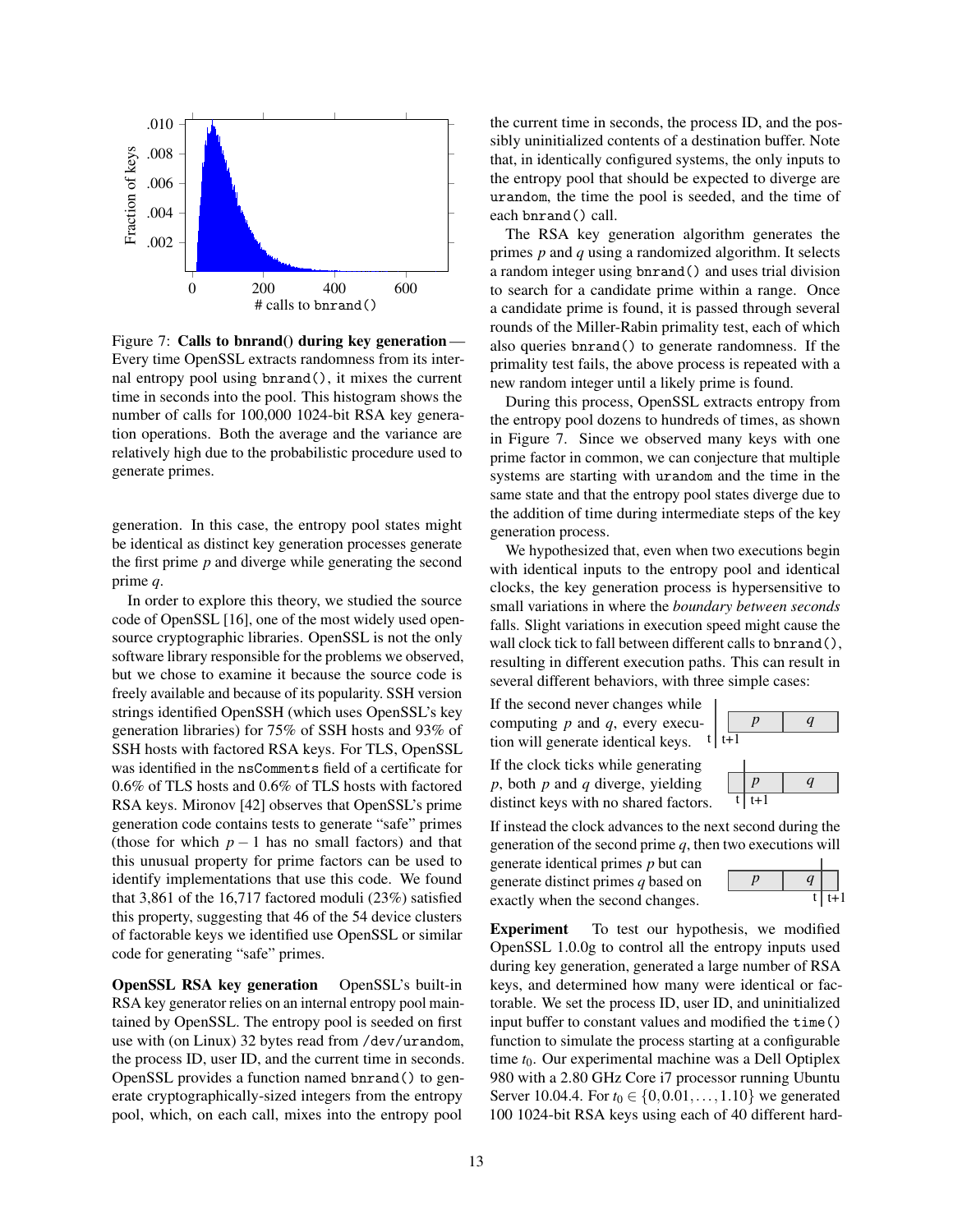Fraction of keys generated that we could factor

<span id="page-13-0"></span>

Figure 8: OpenSSL generating factorable keys — We hypothesized that OpenSSL can generate factorable keys under low-entropy conditions due to slight asynchronicity between the key generation process and the real-time clock, we generated 14 million RSA keys using controlled entropy sources for a range of starting clock times. Each square in the plot indicates the fraction of 100 generated keys that could we could factor. In many cases (white), keys are repeated but never share primes. After a sudden phase change, factorable keys occur during a range leading up to the second boundary, and that range increases as we simulate machines with slower execution speeds.

coded values in place of /dev/urandom. To simulate the effects of slower clock speeds, we dilated the clock time returned by time() and repeated the experiment using dilation multipliers of 1–32. In all, we generated 14 million keys. We checked for common factors within each batch of 100 keys.

The results we obtained, illustrated in Figure [8,](#page-13-0) are consistent with our hypothesis. At all time dilations, we find that factorable keys are generated during a range of start times leading up to the second boundary. No factorable keys are generated for low starting offsets, as both *p* and *q* are generated before the second changes. As the initial offset increases, there is a rapid phase change to generating factorable keys, as generation of *q* values begins to overlap the second boundary. Eventually, the fraction of factorable keys falls as the second boundary occurs during the generation of more *p* values, resulting in distinct moduli with no common factors.

The range of starting offsets when factorable keys occurred is narrow at fast clock speeds and spreads out as the time dilation factor increases and the simulated speed of the machine falls. For very slow simulated clocks, OpenSSL generates factorable keys for nearly the whole range of clock offsets. This may be reflective of the performance of many embedded devices.

While this theory can explain many of the device behaviors we observed, some devices produced distributions of factors that must have other causes. For example, the IBM RSA II remote administration devices (shown in Figure [3b](#page-7-1)) generated only nine distinct prime factors and the moduli appeared to be generated by selecting two of

these prime factors uniformly at random. In this case, each modulus shared both of its prime factors with a large number of other devices. We saw evidence of this phenomenon only for a few hundred devices.

#### 5.3 DSA signature weaknesses and Dropbear

The DSA signature vulnerabilities we observed indicate that entropy problems impact not only key generation but also the continued runtime behavior of server software during normal usage. This is somewhat surprising, since we might expect the operating system to collect sufficient entropy *eventually*, even in embedded devices. We investigated Dropbear, a popular light-weight SSH implementation. It maintains its own entropy pools seeded from the operating system at launch, on Linux with 32 bytes read from urandom. This suggests a possible explanation for the observed problems: the operating system had not collected enough entropy when the SSH server started, and, from then on, even though the system entropy pool may have had further entropy, the running SSH daemon did not.

To better understand why these programs produce vulnerable DSA signatures, we examined the source code for the current version of Dropbear, 0.55. The ephemeral key is generated as output from an internal entropy pool. Whenever Dropbear extracts data from its entropy pool, it increments a static counter and hashes the result into the pool state. No additional randomness is added until the counter (a 32-bit integer) overflows, at which point the entropy pool is reseeded with data from urandom, the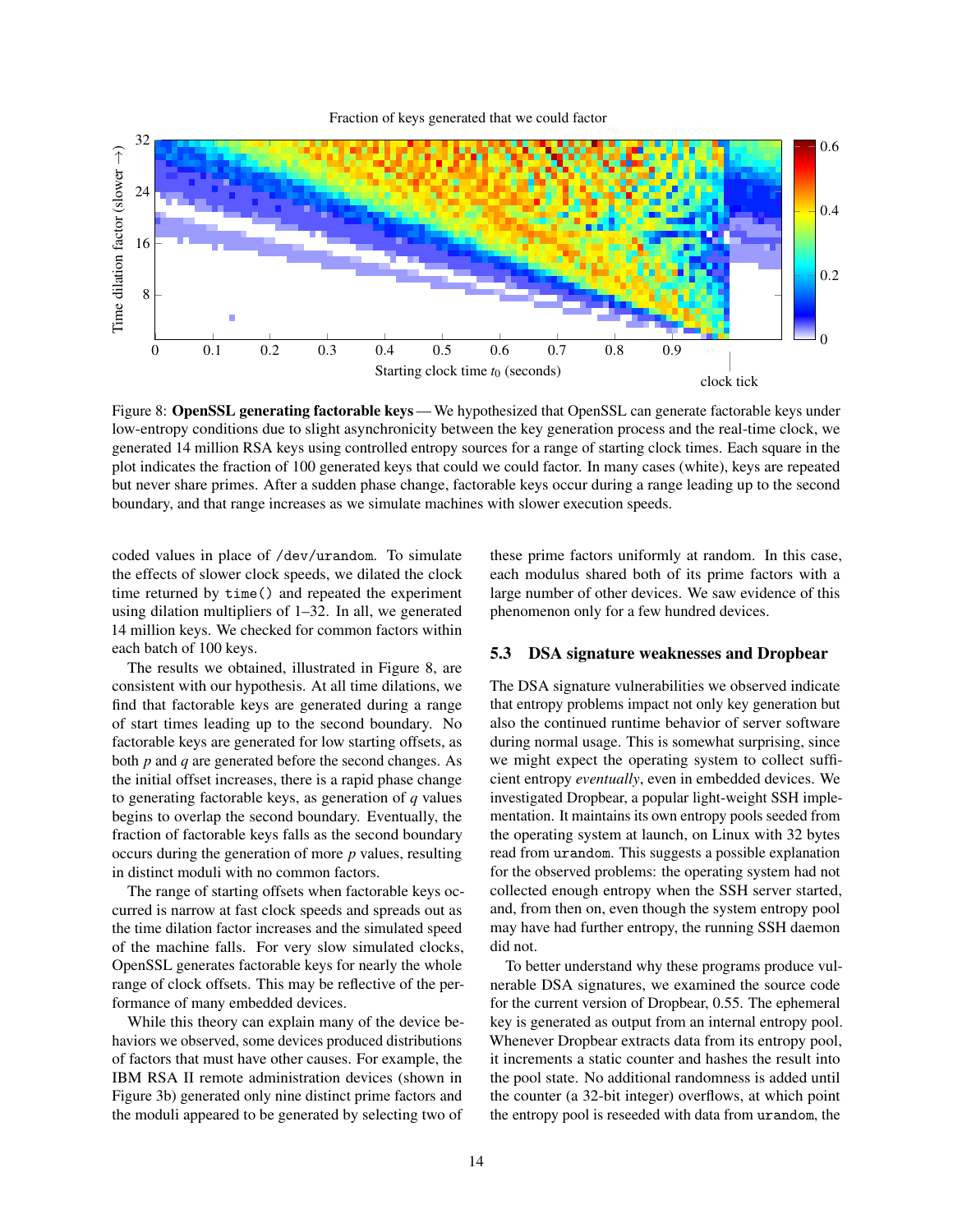current time, and the process ID. This implies that, if two Dropbear servers are initially seeded with the same value from urandom, they will provide identical signature randomness as long as their counters remain synchronized and do not overflow.

(We note that Dropbear contains a routine to generate *k* in a manner dependent on the message to be signed, which would ensure that distinct messages are always signed with distinct *k* values and protect against the vulnerability that we explore here. However, that code is disabled by default.)

We looked for evidence of synchronized sequences of ephemeral keys in the wild by making further SSH requests to a handful of the Dropbear hosts from our scan. We chose two hosts with the SSH version string dropbear-0.39 that had used identical DSA public keys and *r* values during our original SSH scan. There were 356 IP addresses in our dataset that had served that public key, and we rescanned these addresses to find any that might currently be synchronized. We received 291 responses, and one pair used identical *r* values. We immediately collected 50 further signatures from these two hosts, and found that the signatures followed an identical sequence of *r* values. We could advance the sequence of one host by making several SSH requests, then cause the other host to catch up by making the same number of requests. When probed again an hour later, both hosts remained in sync. This suggests that the Dropbear code is causing vulnerabilities on real hosts in the manner we predicted.

Dropbear appeared in the version strings of 1,367,365 (13.4%) of the SSH hosts in our scans and 222 (5.09%) of the hosts with repeated DSA *r* values. Several other implementations, including hosts identifying OpenSSH and the Siemens Gigaset routers displayed similar behavior when rescanned. Because OpenSSL adds the current clock time to the entropy pool before extracting these random values, this suggests that some of these devices do not have a working clock at all.

# 6 Discussion

# <span id="page-14-1"></span>6.1 RSA vs. DSA in the face of low entropy

Any cryptosystem that relies on a secret key for security will be compromised if an adversary can determine that key. In practice, this might happen if an implementation leaks side-channel information about the key, or if the adversary can enumerate a reduced key space generated by low-entropy inputs. However, both RSA and DSA have specific catastrophic failure modes when implemented without sufficient entropy which can reveal the private key to an attacker who knows nothing about how the keys were generated. In a sense, the design of both cryptosystems permits the large-scale behavior of low-entropy implementations to act like a type of cryptographic side channel. From the point of view of robustness, these properties of the algorithms are less than ideal, but they result in vulnerability due to flawed implementations, not cryptographic flaws in either RSA or DSA.

We believe that the DSA signature vulnerabilities pose more cause for concern than the RSA factorization vulnerability. The RSA key factorization vulnerability that we investigated occurs only for certain patterns of key generation implementations in the presence of low entropy. In contrast, the DSA signature vulnerability can compromise any DSA private key—no matter how well generated—if there is ever insufficient entropy at the time the key is used for signing. It is not necessary to search for a collision, as we did; it suffices for an attacker to be able to guess the ephemeral private key *k*. The most analogous attacks against RSA of which we are aware show that some types of padding schemes can allow an attacker to discover the encrypted plaintext or forge signatures [\[11\]](#page-19-8). We are unaware of any attacks that use compromised RSA signatures to recover the private key.

We note that our findings show a larger fraction of SSH hosts are compromised by the DSA vulnerability than by factorable RSA keys, even though our scanning techniques have likely only revealed a small fraction of the hosts prone to repeating DSA signature randomness. In contrast, the factoring algorithm we used has found all of the repeated RSA primes in our sample of keys.

There are specific countermeasures that implementations can use to protect against these attacks. If both prime factors of an RSA modulus are generated from a PRNG without adding additional randomness during key generation, then low entropy would result in repeated but not factorable keys. These are more readily observable, but may be trickier to exploit, because they do not immediately reveal the private key to a remote attacker. To prevent DSA randomness collisions, the randomness for each signature can be generated as a function of the message and the pseudorandom input. (It is very important to use a cryptographically secure PRNG for this process [\[5\]](#page-19-3).) Of course, the most important countermeasure is for implementations to use sufficient entropy during cryptographic operations that require randomness, but defense-in-depth remains the prudent course.

#### <span id="page-14-0"></span>6.2 /dev/(u)random as a usability failure

Linux and some other UNIX-like operating systems provide two interfaces for generating randomness: /dev/random, which blocks until the system estimates that its entropy pool contains enough fresh entropy to satisfy the request, and /dev/urandom, which immediately returns the requested number of bytes even if no entropy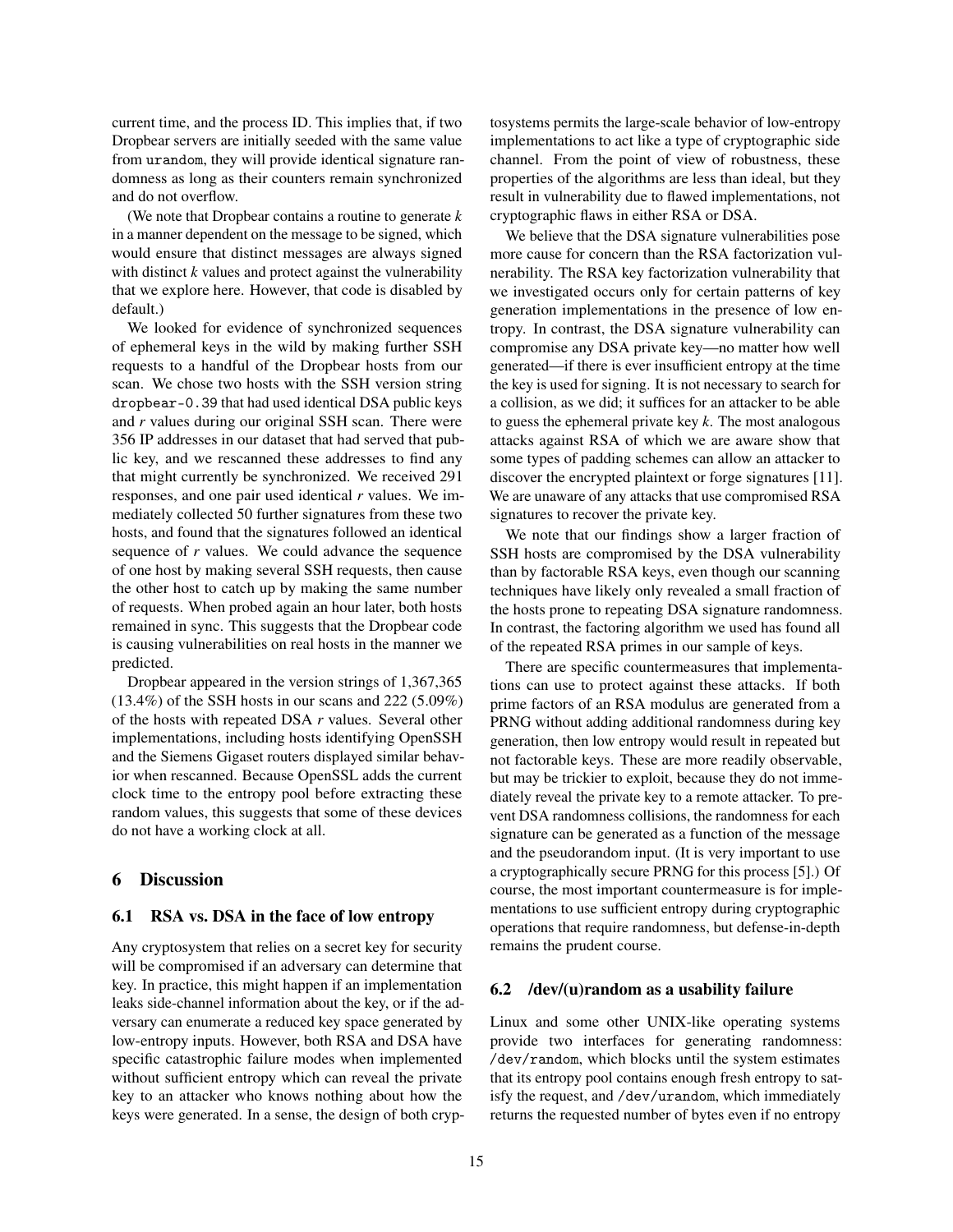has been added to the pool. Neither adequately suits the needs of application developers.

The Linux documentation states that "[a]s a general rule, urandom should be used for everything except longlived GPG/SSL/SSH keys" [\[1\]](#page-19-9). However, all the opensource implementations we examined used urandom to generate keys by default. Based on a survey of developer mailing lists and forums, it appears that this choice is motivated by two factors: random's extremely conservative behavior and the mistaken perception that urandom's output is secure enough.

As others have noted, Linux is very conservative at crediting randomness added to the entropy pool [\[26\]](#page-20-4), and random further insists on using *freshly collected* randomness that has not already been mixed into the output PRNG. The blocking behavior means that applications that read from random can hang unpredictably, and, in a headless device without human input or disk entropy, there may never be enough input for a read to complete. While blocking is intended to be an indicator that the system is running low on entropy, random often blocks even though the system has collected more than enough entropy to produce cryptographically strong PRNG output—in a sense, random is often "crying wolf" when it blocks.

This behavior appears to have contributed to a widespread belief among developers that random's blocking behavior is merely an annoyance to be worked around. A comment in the Dropbear source code reflects this view:

/\* We'll use /dev/urandom by default, since /dev/random is too much hassle. If system developers aren't keeping seeds between boots nor getting any entropy from somewhere it's their own fault. \*/ #define DROPBEAR RANDOM DEV "/dev/urandom"

Our experiments suggest that many of the vulnerabilities we observed may be due to the output of urandom being used to seed entropy pools before any entropic inputs have been mixed in. Unfortunately, the existing interface to urandom gives the operating system no means of alerting applications to this dangerous condition. Our recommendation is that Linux should add a secure RNG that blocks until it has collected adequate seed entropy and thereafter behaves like urandom.

#### 6.3 Are we seeing only the tip of the iceberg?

Nearly all of the vulnerable hosts that we were able to identify were headless or embedded devices. This raises the question of whether the problems we found appear *only* in these types of devices, or if instead we are merely seeing the tip of a much larger iceberg.

Based on the experiments described in Section [5.1,](#page-9-1) we conjecture that there may exist further classes of vulnerable keys that were not visible to our methods, but could be compromised with targeted attacks. The first class is composed of embedded or headless devices with an accurate real-time clock. In these cases, keys generated during the boot-time entropy hole may appear distinct, but depend only on a configuration-specific state and the boot time. These keys would not appear vulnerable in our scanning, but an attacker may be able to enumerate some or all of such a reduced key space for targeted implementations.

A more speculative class of potential vulnerability consists of traditional PC systems that automatically generate cryptographic keys on first boot. We observed in Section [5.1](#page-9-1) that an experimental machine running RHEL 5 and 6 did collect sufficient entropy in time for SSH key generation, but that the margin of safety was slim. It is conceivable that some lower-resource systems may be vulnerable.

Finally, our study was only able to detect vulnerable DSA ephemeral keys under specific circumstances where a large number of systems shared the same long-term key and were choosing ephemeral keys from the same small set. There may be a larger set of hosts using ephemeral keys that do not repeat across different systems but are nonetheless vulnerable to a targeted attack.

We found no evidence suggesting that RSA keys from standard implementations that were generated interactively or subsequent to initial boot are vulnerable.

# 6.4 Directions for future work

In this work, we examined keys from two cryptographic algorithms on two protocols visible via Internet-wide scans of two ports. A natural direction for future work is to broaden the scope of all of these choices. Entropy problems can also affect the choice of Diffie-Hellman key parameters and keying material for symmetric ciphers. In addition, there are many more subtle attacks against RSA, DSA, and ECDSA that we did not search for. We focused on keys, but one might also try to search for evidence of repeated randomness in initialization vectors in ciphertext or salts in cryptographic hashes.

We also focused solely on services visible to our scans of the public Internet. Similar vulnerabilities might be found by applying this methodology to keys or other cryptographic data obtained from other resource-constrained devices that perform cryptographic operations, such as smart cards or mobile phones.

The observation that urandom can produce predictable output on some types of systems at boot may lead to attacks on other services that automatically begin at boot and depend on good randomness from the kernel. It warrants investigation to determine whether this behavior may undermine other security mechanisms such as address space layout randomization or TCP initial sequence numbers.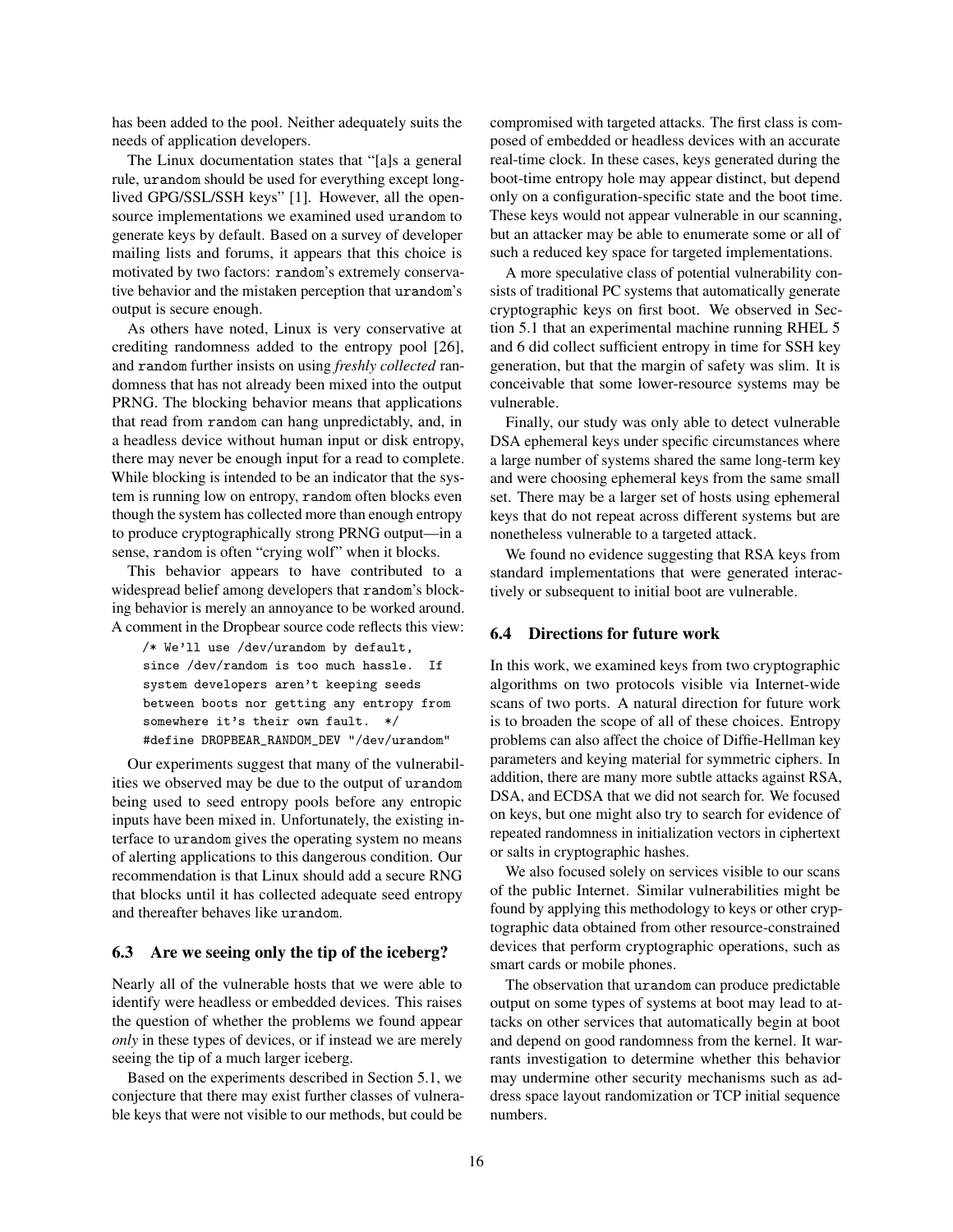# <span id="page-16-0"></span>7 Defenses and Lessons

The vulnerabilities we have identified are a reminder that secure random number generation continues to be a challenging problem. There is a tendency for developers at each layer of the software stack to silently shift responsibility to other layers; a far better practice would be a defense-in-depth approach where developers at every layer apply careful security design and testing and make assumptions clear. We suggest defensive strategies and lessons for several important groups of stakeholders.

#### For OS developers:

Provide the RNG interface applications need. Typical security applications require a source of randomness that is guaranteed to be of high quality and has predictable performance; neither Linux's /dev/random nor /dev/urandom strikes this balance (see Section [6.2\)](#page-14-0). The operating system should maintain a secure PRNG that refuses to return data until it has been seeded with a minimum amount of true randomness and is continually seeded with fresh entropy collected during operation.

Communicate entropy conditions to applications. The problem with /dev/urandom is that it can return data even before it has been seeded with any entropy. The OS should provide an interface to indicate how much entropy it has mixed into its PRNG, so that applications can gauge whether the state is sufficiently secure for their needs.

Test RNGs thoroughly on diverse platforms. Many of the entropy sources that Linux supports are not available on headless or embedded devices. These behaviors may not be apparent to OS developers unless they routinely test the internals of the entropy collection subsystem across the full spectrum on platforms the system supports.

#### For library developers:

Default to the most secure configuration. Both OpenSSL and Dropbear default to using /dev/urandom instead of /dev/random, and Dropbear defaults to using a less secure DSA signature randomness technique even though a more secure technique is available as an option. In general, cryptographic libraries should default to using the most secure mechanisms available. If the library provides fallback options, the documentation should make the trade-offs clear.

Use RSA and DSA defensively. Crypto libraries can take specific steps to prevent weak entropy from resulting in the immediate leak of private keys due to co-factorable RSA moduli and repeated DSA signature randomness (see Section [6.1\)](#page-14-1).

Heed warnings from the OS, and pass them on. If the OS provides a mechanism to signal that the entropy it has collected is insufficient for cryptographic use (such as blocking when /dev/random is read), do not proceed with key generation or other security-critical operations. Provide an interface to communicate these states to applications, and document the condition as security critical.

#### For application developers:

Generate keys on first use, not on install or first boot. When keys are generated on initial boot, little or no entropy may be available from the operating system. If keys must be generated automatically, it may be better to defer generation until the keys are needed (such as during the first SSH connection), by which point the system will have had more of a chance to collect entropy.

Heed warnings from below. If the OS or cryptography library being used raises a signal that insufficient entropy is available (such as blocking), applications should detect this signal and refuse to perform security-critical operations until the system recovers from this potentially vulnerable state. Developers have been known to work around low-entropy states by ignoring or disabling such warnings, with extremely dangerous results [\[25\]](#page-20-31).

Frequently add entropy from the operating system. When using libraries that maintain their own entropy pools, periodically add fresh randomness from the operating system in order to take advantage of additional entropy collected by the system during use. This is especially important for long-running daemons that are typically launched at the boot, when little or no entropy may be available.

## For device manufacturers:

Avoid factory-default keys or certificates. While some defense is better than nothing, default keys and certificates provide only minimal protection. A better approach is to generate fresh keys on the device after sufficient randomness has been collected or to force users to upload their own keys.

Seed entropy at the factory. Devices could be initialized with truly random seeds at the factory. Sometimes it is already necessary to configure unique state on the assembly line (such as to set MAC addresses), and entropy could be added at the same time.

Ensure entropy sources are effective. Embedded or headless devices may not have access to sources of randomness assumed by the operating system, such as user-input devices or disk timing. Device makers should ensure that effective entropy sources are present, and that these are being harvested in advance of cryptographic operations.

Test cryptographic randomness on the completed device. Device makers should not simply assume that standard OS functions or cryptographic libraries are functioning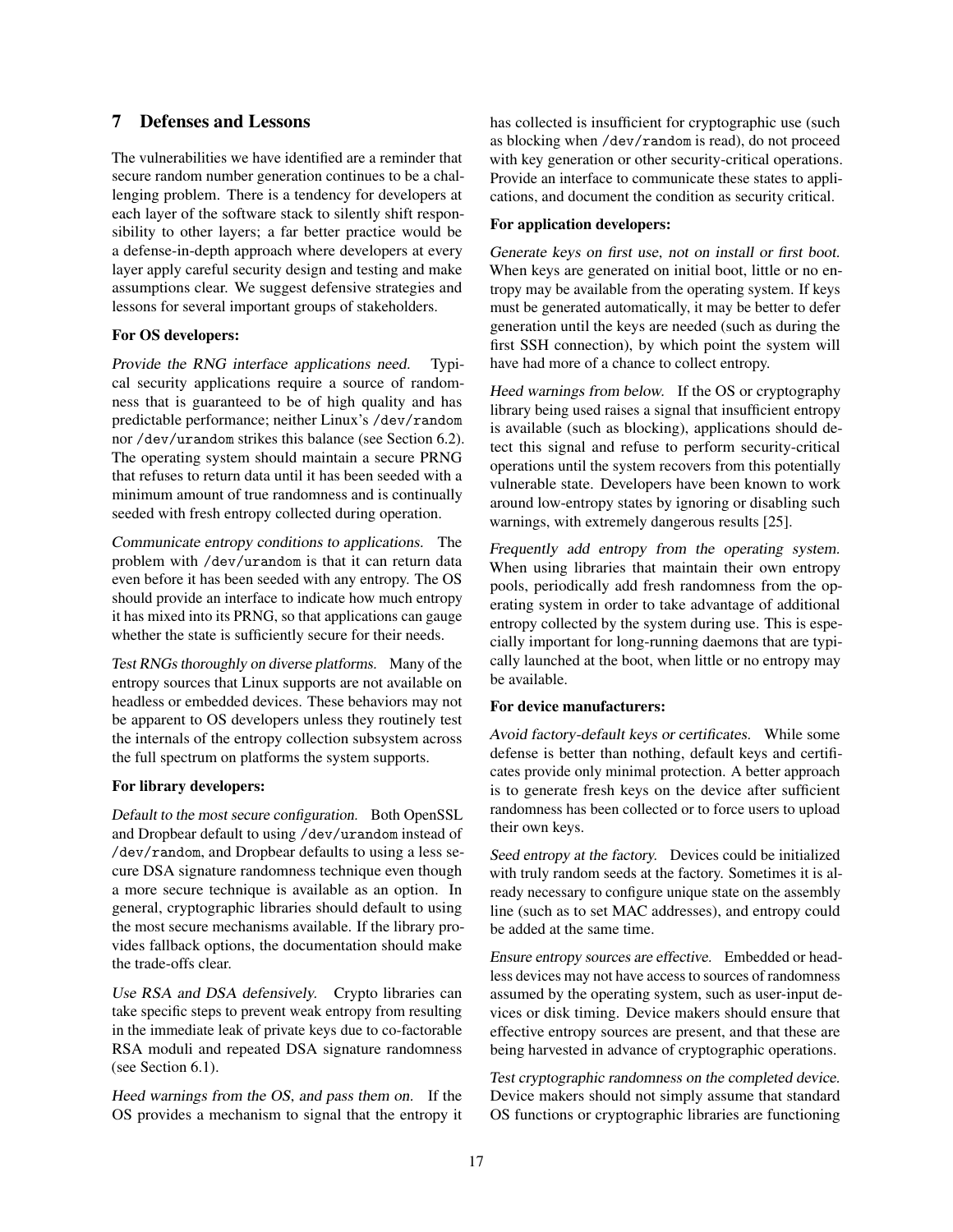correctly. Rather, they should test the complete device to check for weak keys and other entropy-related failures. Device makers can repeat some of the entropy tests that we describe in this paper on a smaller scale by generating many keys under simulated usage conditions and checking for repeated keys, factorable moduli, and repeated signature randomness.

Use hardware random number generators when possible. Given the problems we have identified with entropy collection in software, security-critical devices should use a hardware random number generator for cryptographic randomness whenever possible. Simple, low-cost circuits can provide sufficient entropy to seed a PRNG [\[48\]](#page-20-32), and Intel has started introducing this capability in new CPUs [\[47\]](#page-20-33).

#### For certificate authorities:

Check for repeated, weak, and factorable keys Certificate authorities have a uniquely broad view of keys contained in TLS certificates. We recommend that they repeat our work against their certificate databases and take steps to protect their customers by alerting them to potentially weak keys.

#### For end users:

Regenerate default or automatically generated keys. Cryptographic keys and certificates that were shipped with the device or automatically generated at first boot should be manually regenerated. Ideally, certificates and keys should be generated on another device (such as a desktop system) with access to adequate entropy.

Check for known weak keys. We have created a keycheck service (see Section [8\)](#page-17-0) that individuals can use to check their TLS certificates and SSH host keys against our database of keys we have identified as vulnerable. Additionally, we will list security advisories and software updates reported to us at [https://factorable.net.](https://factorable.net)

#### For security and crypto researchers:

Secure randomness remains unsolved in practice. The fact that all major operating systems now provide cryptographic RNGs might lead security experts to believe that any entropy problems that still occur are the fault of developers taking foolish shortcuts. Our findings suggest otherwise: entropy-related vulnerabilities can result from complex interaction between hardware, operating systems, applications, and cryptographic primitives. We have yet to develop the engineering practices and principles necessary to make predictably secure use of unpredictable randomness across the diverse variety of systems where it is required.

Primitives should fail gracefully under weak entropy. Cryptographic primitives are usually designed to be secure under ideal conditions, but practice will subject them to conditions that are less than ideal. We find that RSA and DSA, with surprising frequency, are used in practice under weak entropy scenarios where, due to the design of these cryptosystems, the private keys are totally compromised. More attention is needed to ensure that future primitives degrade gracefully under likely failure modes such as this.

# <span id="page-17-0"></span>8 Online Key-check Service

It is impractical for individual system administrators or device owners to repeat our Internet-wide survey work in order to detect whether their keys were generated with weak entropy. Therefore we have created an online service that allows users to check their SSH host keys or TLS certificates against our dataset. The service is available at [https://factorable.net.](https://factorable.net)

Our key-check service accepts X.509 certificates and base64-encoded host keys, and it can automatically retrieve keys from given HTTPS URLs or SSH server hostnames. It checks the provided keys against our database of known factorable keys, Debian weak keys, and snakeoil keys. While we cannot make any guarantees that a provided key is safe, we can immediately identify keys and certificates that we know to be weak.

Our service informs the user that their key or certificate is vulnerable, but it is designed not to reveal data that could further an attack. We report whether the key is known to be weak or factorable and the number of IP addresses presenting the same certificate or the same key. However, we do not display *which* other hosts use the same key or co-factorable keys. We rate-limit requests to prevent attackers from extracting the entire collection of weak keys, though we note that an attacker could repeat our scanning work and obtain the same information.

Ideally, we would also like to check whether a previously unseen key has a known factorization by calculating its GCD with our set of known keys. It takes approximately 190 seconds to test whether a new key has known factors given our current set of 11 million distinct moduli and  $17 \mu s$  computation time per modulus. It is not feasible to provide results in real time for any significant traffic load, but we are considering a system that would allow users to submit keys for offline factorization and send the results by email.

# 9 Related Work

HTTPS surveys The HTTPS public-key infrastructure has been a focus of attention in recent years, and researchers have performed several large-scale scans to measure TLS usage and CA behavior. In contrast, our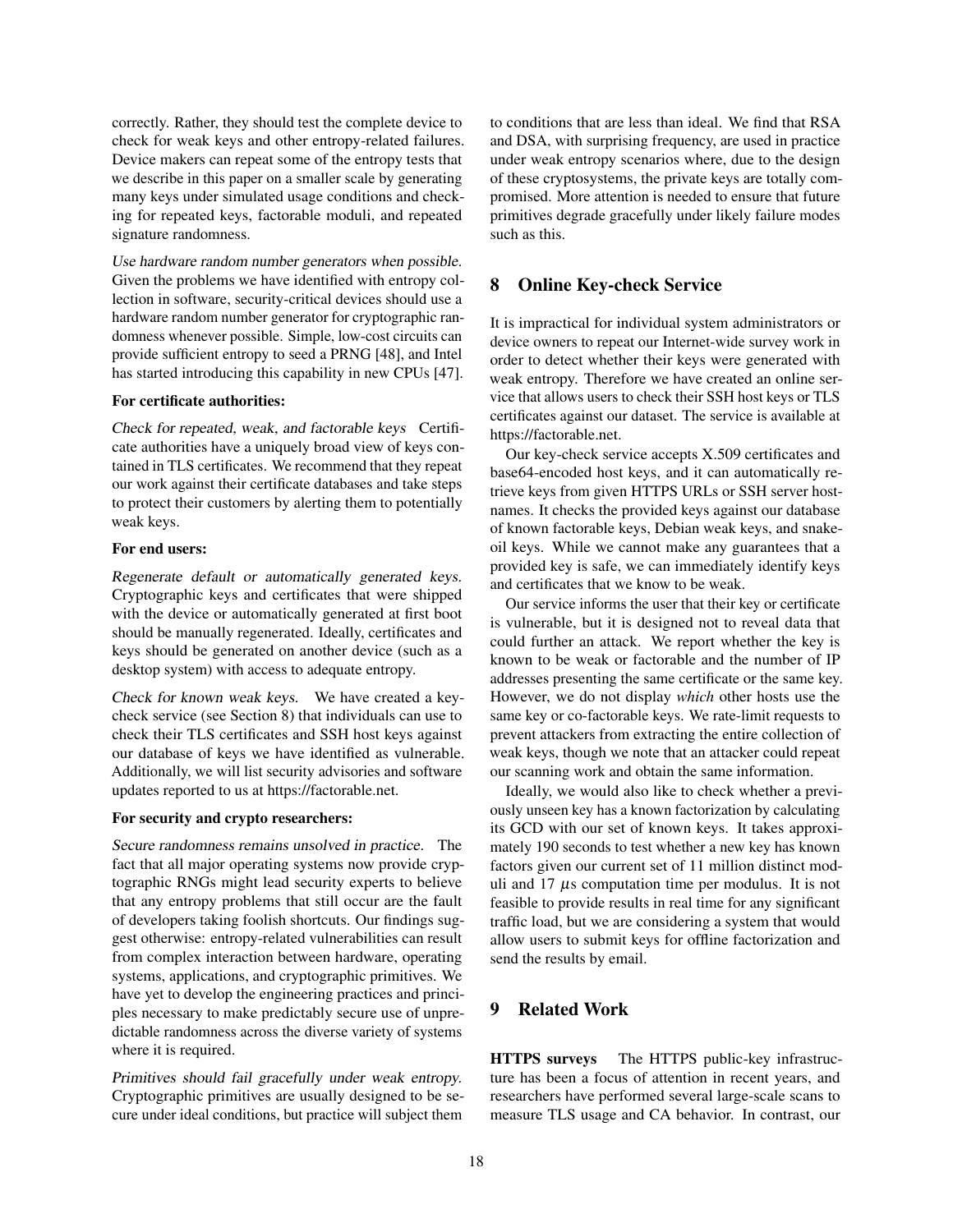study addresses problems that are mostly separate from the CA ecosystem.

Ristic published an SSL survey in July 2010 [\[44\]](#page-20-34) examining hosts serving the Alexa top 1 million domain names and 119 million other domain registrations. The study found 900,000 hosts serving HTTPS and 600,000 valid certificates. The same year, the Electronic Frontier Foundation (EFF) and iSEC Partners debuted the SSL Observatory project [\[20\]](#page-20-6) and released the largest public repository of TLS certificates. They scanned approximately 87% of the IPv4 address space on port 443 and downloaded the resulting X.509 certificates over a three-month period. They released two datasets, the larger of which (from December 2010) recorded 4.0 million certificates from 7.7 million HTTPS hosts. The authors used their data to analyze the CA infrastructure and noted several vulnerabilities. We owe the inspiration for our work to their fascinating dataset, in which we first identified several of the entropy problems we describe; however, we ultimately performed our own scans to have more up-to-date and complete data. Our scan data contains approximately 67% more IP addresses and 45% more certificates than the latest publicly available SSL Observatory scan.

In 2011, Holz et al. [\[30\]](#page-20-35) scanned the Alexa top 1 million domains and observed TLS sessions passing through the Munich Scientific Research Network (MWN). Their study recorded 960,000 certificates and was the largest academic study of TLS data at the time. They report many statistics gathered from their survey, mainly focusing on the state of the CA infrastructure. We note that they examined repeated keys and dismissed them as "curious, but not very frequent." Yilek et al. [\[51\]](#page-20-24) performed daily scans of 50,000 TLS servers over several months to track replacement time for certificates affected by the Debian weak key bug. Our count of Debian certificates provides another data point on this subject.

Problems with random number generation Several significant vulnerabilities relating to weak random number generation have been found in widely used software. In 1996, the Netscape browser's SSL implementation was found to use fewer than a million possible seeds for its PRNG [\[22\]](#page-20-5). In May 2008, Bello discovered that the version of OpenSSL included in the Debian Linux distribution contained a bug that caused keys to be generated with only 15 bits of entropy [\[6\]](#page-19-1). The problem caused only 294,912 distinct keys to be generated per key size during a two year period before the error was found [\[51\]](#page-20-24).In August 2010, the EFF SSL Observatory [\[20\]](#page-20-6) reported that approximately 28,000 certificates, 500 of which were signed by browser-trusted certificate authorities, were still using these Debian weak keys.

Gutmann [\[25\]](#page-20-31) draws lessons about secure software design from the example of developer responses to an OpenSSL update intended to ensure that the entropy pool was properly seeded before use. He observes that many developers responded by working around the safety checks in ways that supplied no randomness whatsoever. The root cause, according to Gutmann, was that the OpenSSL design left the difficult job of supplying sufficient entropy to library users. He concludes that PRNGs should handle entropy-gathering themselves.

Gutterman, Pinkas, and Reinmann analyzed the Linux random number generator in 2006 [\[26\]](#page-20-4). In contrast to our analysis, which focuses on empirical measurement of an instrumented Linux kernel, theirs was based mainly on a review of the LRNG design. They point out several weaknesses from a cryptographic perspective, some of which have since been remedied. In a brief experimental section, they observe that the only entropy source used by the OpenWRT Linux distribution was network interrupts.Dorrendorf, Gutterman, and Pinkas reverseengineered the Windows random number generator [\[19\]](#page-20-2) and discovered that an attacker with access to one state of the generator could enumerate all past and future states.

Weak entropy and cryptography In 2004, Bauer and Laurie [\[2\]](#page-19-10) computed the pairwise GCDs of 18,000 RSA keys from the PGP web of trust and discovered a pair with a common factor of 9, demonstrating that the keys had been generated with broken (or omitted) primality testing.

The DSA signature weakness we investigate is well known and appears to be folklore. In 2010, the hacking group fail0verflow computed the ECDSA private key used for code signing on the Sony PS3 after observing that the signatures used repeated ephemeral keys [\[13\]](#page-19-11). Several more sophisticated attacks against DSA exist: Bellare, Goldwasser, and Miccancio [\[5\]](#page-19-3) show that the private key is revealed if the ephemeral key is generated using a linear congruential generator, and Howgrave-Graham and Smart [\[31\]](#page-20-36) give a method to compute the private key from a fraction of the bits of the ephemeral key.

Ristenpart and Yilek [\[43\]](#page-20-37) developed "virtual machine reset" attacks in 2010 that induce repeated DSA ephemeral keys after a VM reset, and they implement "hedged" cryptography to protect against this type of randomness failure. Hedged public key encryption was introduced by Bellare et al. in 2009 and is designed to fail as gracefully as possible in the face of bad randomness [\[4\]](#page-19-12).

As we were preparing this paper for submission, an independent group of researchers uploaded a preprint [\[37\]](#page-20-38) reporting that they had computed the pairwise GCD of RSA moduli from the EFF SSL Observatory dataset and a database of PGP keys. Their work is concurrent and independent to our own; we were unaware of these authors' efforts before their work was made public. They declined to report the GCD computation method they used. We responded by publishing a blog post [\[29\]](#page-20-39) describing our GCD computation approach and summarizing some of the key findings we detail in this paper.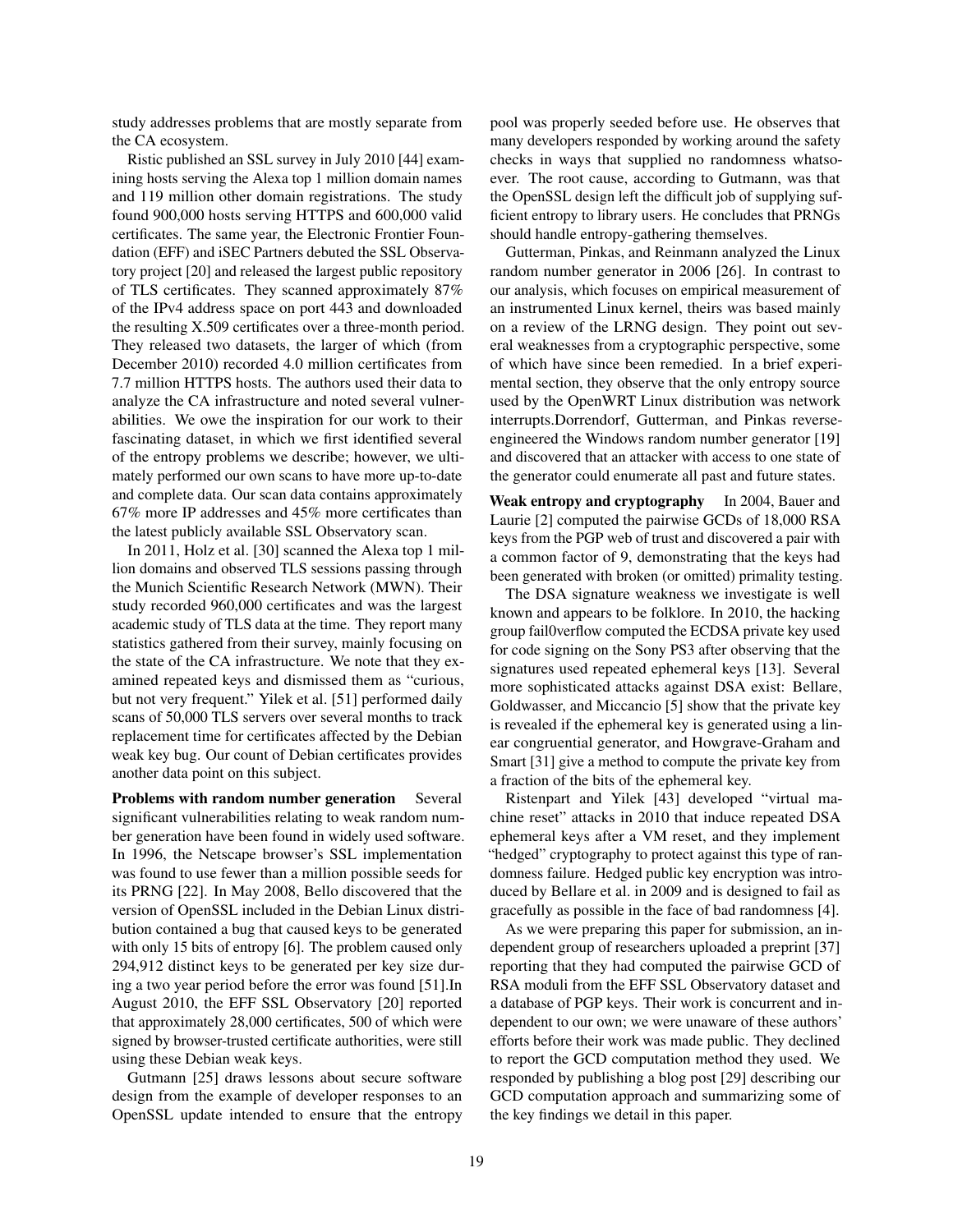The authors of the concurrent work report similar results to our own on the fraction of keys that were able to be factored, and thus the two results provide validation for each other. In their paper, however, the authors draw very different conclusions than we do. They do not analyze the source of these entropy failures, and they conclude that RSA is "significantly riskier" than DSA. In contrast, we performed original scans that targeted SSH as well as TLS, and we looked for DSA repeated signature weaknesses as well as cofactorable RSA keys. We find that SSH DSA private keys are compromised by weak entropy at a higher rate than RSA keys, and we conclude that the fundamental problem is an implementational issue rather than a cryptographic one.

Furthermore, the authors of the concurrent work state that they "cannot explain the relative frequencies and appearance" of the weak keys they observed and report no attempt to determine their source. In this work, we performed extensive investigation to trace the vulnerable keys back to specific devices and software implementations, and we have notified the responsible developers and manufacturers. We examined the source code of several of these implementations and performed experiments to understand why entropy problems are occurring. We find that the weak keys can be explained by specific design and implementation failures at various levels of the software stack, and we make detailed recommendations to developers and users that we hope will lessen the occurrence of these problems in the future.

# 10 Conclusion

In this work, we investigated the security of random number generation on a broad scale by performing and analyzing the most comprehensive Internet-wide scans of TLS certificates and SSH host keys to date. Using the global view provided by our data, we discovered that insecure RNGs are in widespread use, leading to a significant number of vulnerable RSA and DSA keys.

Our experiences suggest that the type of scanning and analysis we performed can be a useful tool for finding subtle flaws in cryptographic implementations, and we hope it will be applied more broadly in future work. Previous examples of random number generation flaws were found by painstakingly reverse engineering individual devices or implementations, or through luck when a collision was observed by a single user. Our scan data allowed us to essentially mine for vulnerabilities and detect problems in dozens of different devices and implementations in a single shot. Many of the collisions we found were too rare to ever have been observed by a single user but quickly became apparent with a near-global view of the universe of public keys. The results are a reminder to all that vulnerabilities can sometimes be hiding in plain sight.

# Acknowledgments

The authors thank Dan Bernstein and Tanja Lange for discussion of batch factorization and OpenSSL, and Hovav Shacham for advice on many aspects of this work. We also thank Jake Appelbaum, Michael Bailey, Kevin Borders, Keith Brautigam, Ransom Briggs, Jesse Burns, Aleksander Durumeric, Prabal Dutta, Peter Eckersley, Andy Isaacson, James Kasten, Ben Laurie, Stephen Schultze, Ron Rivest, and David Robinson.

This material is based upon work supported by the National Science Foundation under Award No. DMS-1103803, the MURI program under AFOSR Grant No. FA9550-08-1-0352, and a National Science Foundation Graduate Research Fellowship.

#### References

- <span id="page-19-9"></span>[1] random(4) Linux manual page. [http://www.kernel.org/doc/man](http://www.kernel.org/doc/man-pages/online/pages/man4/random.4.html)[pages/online/pages/man4/random.4.html.](http://www.kernel.org/doc/man-pages/online/pages/man4/random.4.html)
- <span id="page-19-10"></span>[2] BAUER, M., AND LAURIE, B. Factoring silly keys from the keyservers. In *The Shoestring Foundation Weblog* (July 2004). [http://shoestringfoundation.org/cgi-bin/blosxom.cgi/2004/](http://shoestringfoundation.org/cgi-bin/blosxom.cgi/2004/07/01#non-pgp-key) [07/01#non-pgp-key.](http://shoestringfoundation.org/cgi-bin/blosxom.cgi/2004/07/01#non-pgp-key)
- <span id="page-19-5"></span>[3] BEAZLEY, D. SWIG: An easy to use tool for integrating scripting languages with C and C++. In *Proc. 4th USENIX Tcl/Tk Workshop* (1996), pp. 129–139.
- <span id="page-19-12"></span>[4] BELLARE, M., BRAKERSKI, Z., NAOR, M., RISTENPART, T., SEGEV, G., SHACHAM, H., AND YILEK, S. Hedged public-key encryption: How to protect against bad randomness. In *Proc. Asiacrypt 2009* (Dec. 2009), M. Matsui, Ed., pp. 232–249.
- <span id="page-19-3"></span>[5] BELLARE, M., GOLDWASSER, S., AND MICCIANCIO, D. "Pseudo-random" generators within cryptographic applications: the DSS case. In *Advances in Cryptology—CRYPTO '97* (Aug. 1997), B. S. Kaliski Jr., Ed., pp. 277–291.
- <span id="page-19-1"></span>[6] BELLO, L. DSA-1571-1 OpenSSL—Predictable random number generator, 2008. Debian Security Advisory. [http://www.debian.](http://www.debian.org/security/2008/dsa-1571) [org/security/2008/dsa-1571.](http://www.debian.org/security/2008/dsa-1571)
- <span id="page-19-7"></span>[7] BERNSTEIN, D. J. How to find the smooth parts of integers. http://cr.yp.to/papers.html#smoothparts.
- <span id="page-19-6"></span>[8] BERNSTEIN, D. J. Fast multiplication and its applications. *Algorithmic Number Theory* (May 2008), 325–384.
- <span id="page-19-0"></span>[9] BLUM, M., AND MICALI, S. How to generate cryptographically strong sequences of pseudo-random bits. *SIAM J. Comput. 13*, 4 (1984), 850–864.
- <span id="page-19-2"></span>[10] BONEH, D. Twenty years of attacks on the RSA cryptosystem. *Notices of the AMS 46*, 2 (1999), 203–213.
- <span id="page-19-8"></span>[11] BRIER, E., CLAVIER, C., CORON, J., AND NACCACHE, D. Cryptanalysis of RSA signatures with fixed-pattern padding. In *Advances in Cryptology—Crypto 2001*, pp. 433–439.
- <span id="page-19-4"></span>[12] BROWN, D. R. L. Standards for efficient cryptography 1: Elliptic curve cryptography, 2009. [http://www.secg.org/download/aid-](http://www.secg.org/download/aid-780/sec1-v2.pdf)[780/sec1-v2.pdf.](http://www.secg.org/download/aid-780/sec1-v2.pdf)
- <span id="page-19-11"></span>[13] BUSHING, MARCAN, SEGHER, AND SVEN. Console hacking 2010: PS3 epic fail. Talk at 27th Chaos Communication Congress (2010). [http://events.ccc.de/congress/2010/Fahrplan/attachments/](http://events.ccc.de/congress/2010/Fahrplan/attachments/1780_27c3_console_hacking_2010.pdf) [1780\\_27c3\\_console\\_hacking\\_2010.pdf.](http://events.ccc.de/congress/2010/Fahrplan/attachments/1780_27c3_console_hacking_2010.pdf)